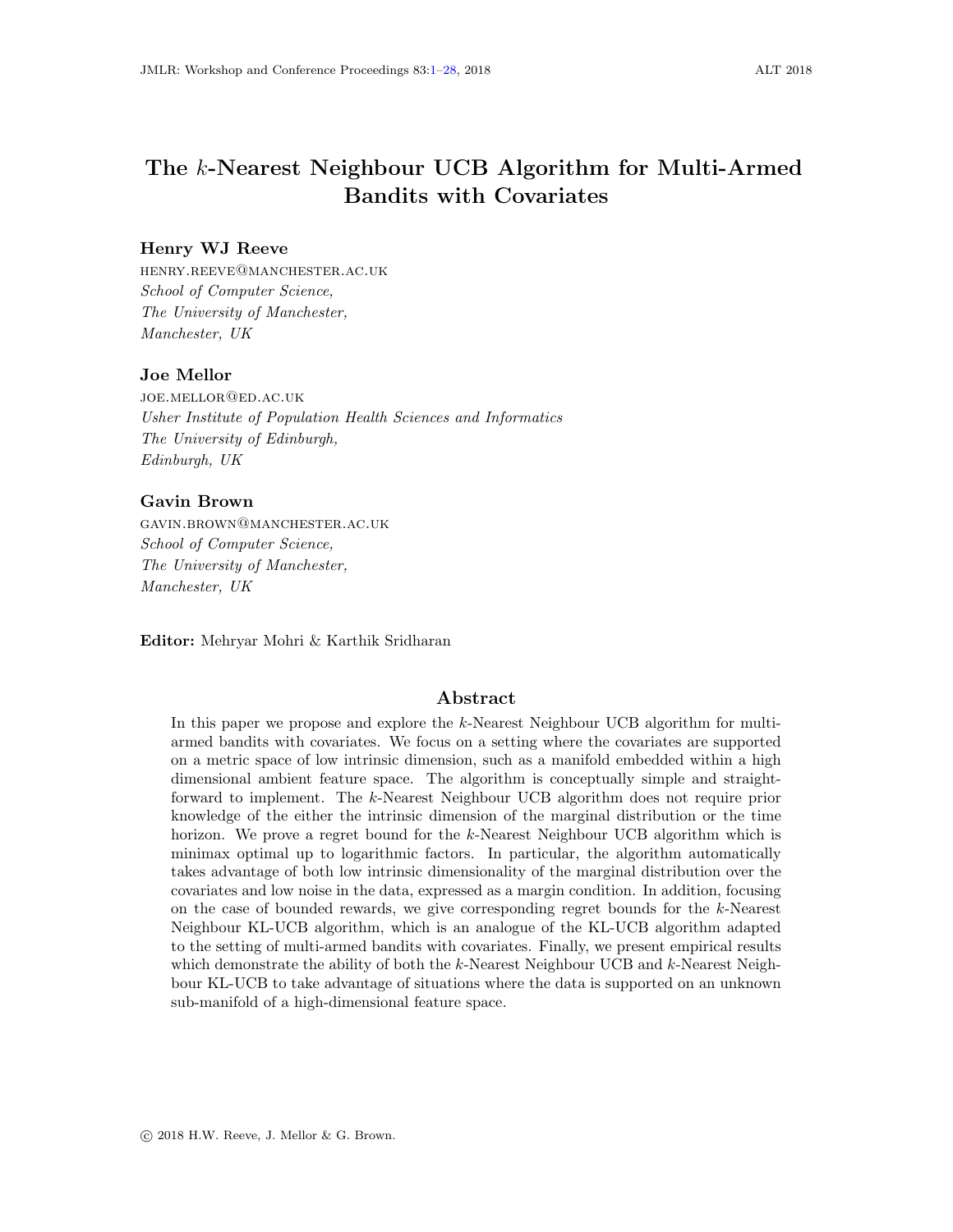# 1. Introduction

The multi-armed bandit is a simple model which exemplifies the exploitation-exploration trade-off in reinforcement learning. Solutions to this problem have numerous practical applications from sequential clinical trials to web-page ad placement [\(Bubeck et al.](#page-12-0) [\(2012\)](#page-12-0)). We focus upon the stochastic setting in which an agent is given access to a collection of unknown reward distributions (arms); the agent sequentially selects a reward distribution to sample from, so as to maximise their cumulative reward. One of the most widely used strategies for stochastic multi-armed bandits is the Upper Confidence Bound (UCB) algorithm, which is based on the principle of optimism in the face of uncertainty [\(Lai and](#page-12-1) [Robbins](#page-12-1) [\(1985\)](#page-12-1); [Agrawal](#page-12-2) [\(1995\)](#page-12-2); [Auer et al.](#page-12-3) [\(2002\)](#page-12-3)). Garivier and Cappé's KL-UCB algorithm utilises tighter upper confidence bounds to provide an algorithm with sharper regret bounds and a superior empirical performance (Garivier and Cappé  $(2011)$ ).

Multi-armed bandits with covariates extend this simple model by allowing the reward distributions to depend upon observable side information [\(Bubeck et al.,](#page-12-0) [2012,](#page-12-0) Section 4.3). For example, in sequential clinical trials the agent might have access to a patient's MRI scan or genome sequence; in web-page ad placement side-information might include a particular user's preferences and purchasing history. Owing to their widespread applicability, multi-armed bandits with covariates have been extensively studied [\(Beygelzimer et al.](#page-12-5) [\(2011\)](#page-12-5); [Kakade et al.](#page-12-6) [\(2008\)](#page-12-6); [Langford and Zhang](#page-13-0) [\(2008\)](#page-13-0); [Perchet et al.](#page-13-1) [\(2013\)](#page-13-1); [Qian and](#page-13-2) [Yang](#page-13-2) [\(2016\)](#page-13-2); [Rigollet and Zeevi](#page-13-3) [\(2010\)](#page-13-3); [Seldin et al.](#page-13-4) [\(2011\)](#page-13-4); [Slivkins](#page-13-5) [\(2011\)](#page-13-5); [Wang et al.](#page-13-6) [\(2005a,](#page-13-6)[b\)](#page-13-7); [Yang et al.](#page-13-8) [\(2002\)](#page-13-8)). In this paper we shall consider the non-parametric setting in which the relationship between reward distribution and side-information is assumed to satisfy smoothness conditions, without specifying a particular parametric form. Yang and Zhu proved strong-consistency for an epsilon-greedy approach to this problem, using either nearest neighbour or histogram based methods to model the functional dependency of the reward distribution upon the covariate [\(Yang et al.](#page-13-8) [\(2002\)](#page-13-8)). Rigollet and Zeevi introduced the UCBogram which partitions the covariate space into cubes and runs the UCB locally on each member of the partition [\(Rigollet and Zeevi](#page-13-3) [\(2010\)](#page-13-3)). Rigollet and Zeevi prove a regret bound with exponents depending upon distributional assumptions including a natural extension of the Tysbakov margin condition [\(Tsybakov](#page-13-9) [\(2004\)](#page-13-9)). Unfortunately, the regret bound is sub-optimal when the margin parameter is greater than one. Later Perchet and Rigollet developed the Adaptively Binned Successive Elimination algorithm (ABSE) which runs the Successive Elimination algorithm locally on increasingly refined partitions of the covariate space [\(Perchet et al.](#page-13-1) [\(2013\)](#page-13-1)). Perchet and Rigollet demonstrated that the ABSE algorithm achieves minimax optimal regret guarantees for all values of the margin parameter [\(Perchet et al.](#page-13-1) [\(2013\)](#page-13-1)). Hence, the adaptive refinement of the partition of the covariate space enables the ABSE algorithm to take advantage of low-noise conditions, expressed as a margin condition.

Despite the strong theoretical merits of the ABSE algorithm, there are several limitations owing to its dependency upon a partition of the feature space into dyadic hyper-cubes. Firstly, there are many applications in which it is natural to construct a metric between data points which cannot be embedded in a Euclidean space without significant distortion. Examples include the Wasserstein distance between images and the edit distance on graphs,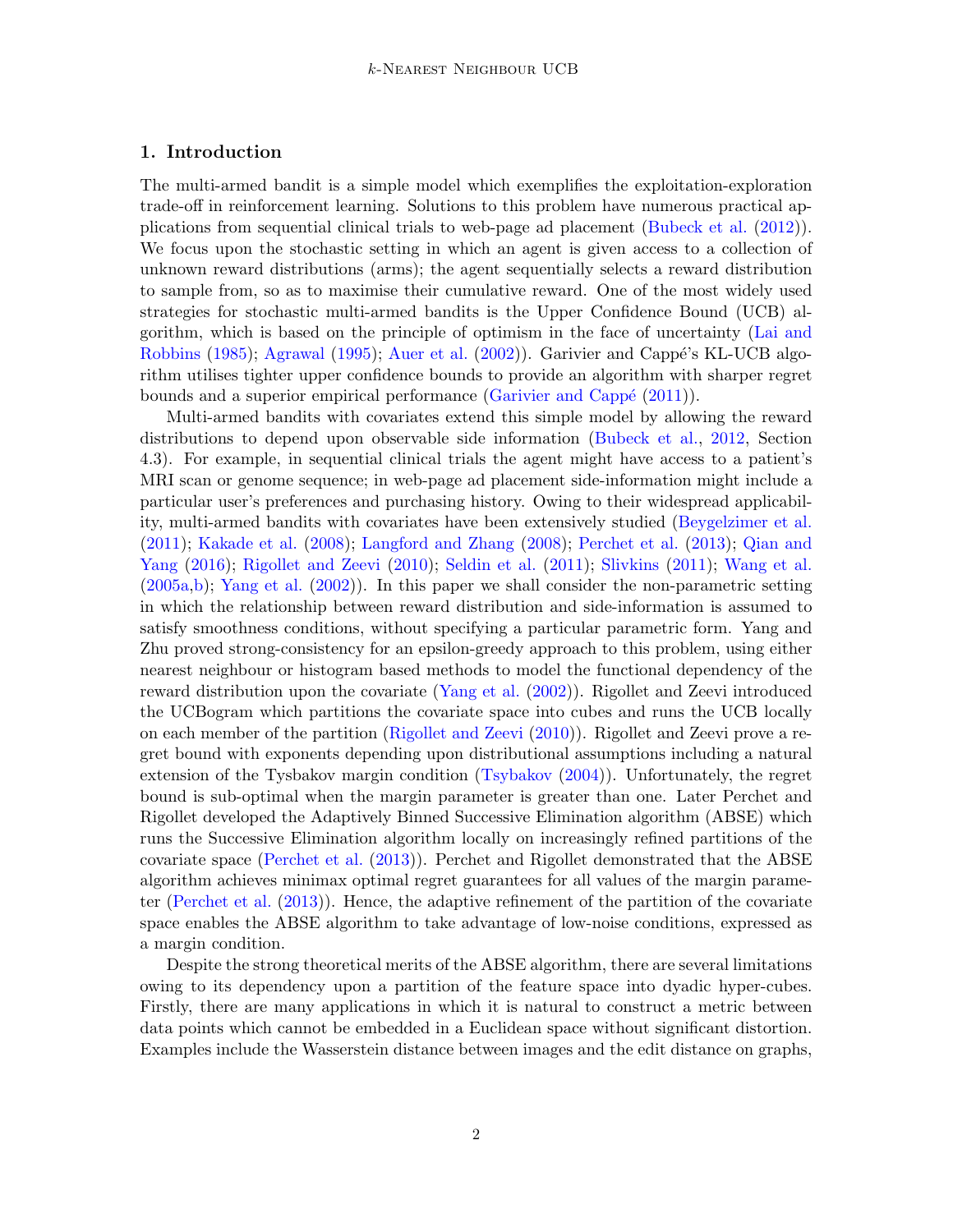[Frogner et al.](#page-12-7) [\(2015\)](#page-12-7); [Luxburg and Bousquet](#page-13-10) [\(2004\)](#page-13-10). However, neither the UBogram nor the ABSE algorithm can be applied to non-Euclidean metric spaces.

Secondly, the regret bounds for the ABSE algorithm require that the marginal distribution  $\mu$  be Lebesgue absolutely continuous with a density bounded from below on the unit hyper-cube  $[0, 1]^D$ . Whilst this condition is not entirely necessary for the analysis, the proof does depend crucially upon the existence of constants  $C_d$ ,  $d > 0$  such that the following holds. For every dyadic hyper-cube  $B \subset [0,1]^D$  of the form  $B = 2^{-q} \cdot \prod_{i=1}^D [z_i, z_i + 1]$  with  $z_1, \dots, z_D, q \in \mathbb{N} \cup \{0\}$ , we have either  $\mu(B) \geq C_d \cdot \text{diam}(B)^d$  or  $\mu(B) = 0$ . However, this condition does not hold for many well-behaved measures on Euclidean space (see Appendix [H](#page-24-0) for a simple example).

Thirdly, the construction of the partitions in both the UCBogram and the ABSE algorithm requires prior knowledge of the intrinsic dimensionality of the covariate space as an input parameter. In the case of the UCB og ram the dimension  $d$  is used to choose the optimal partition size [\(Rigollet and Zeevi,](#page-13-3) [2010,](#page-13-3) Theorem 3.1). In the case of the ABSE algorithm, a partition element B is refined after  $l_B$  rounds, where  $l_B$  is a number which depends upon the dimension  $d$  [\(Perchet et al.,](#page-13-1) [2013,](#page-13-1) Equation  $(5.2)$ ). Moreover, if covariates are supported on a low-dimensional sub-manifold, then the intrinsic dimensionality of the sub-manifold is unlikely to be known in advance. The aim of the current paper is to address these three limitations.

The k-nearest neighbour method is amongst the simplest approaches to supervised learning. In addition, it has strong theoretical guarantees. Kpotufe has shown that the k-nearest neighbour regression algorithm attains distribution dependent minimax optimal rates, without prior knowledge of the intrinsic dimensionality of the data [\(Kpotufe](#page-12-8) [\(2011\)](#page-12-8)). Chaudhuri and Dasgupta have shown the k-nearest neighbour method attains distribution dependent minimax optimal rates in the supervised classification setting [\(Chaudhuri and Dasgupta](#page-12-9) [\(2014\)](#page-12-9)). In particular, the k-nearest neighbour classifier automatically takes advantage of low noise in the data, expressed as a margin condition. In light of these theoretical strengths, it is natural to apply the k-nearest neighbour method to problem of multi-armed bandits with covariates.

We propose the k-nearest neighbour UCB algorithm  $(k-NN \text{ UCB})$ , a conceptually simple procedure for multi-armed bandits with covariates which combines the UCB algorithm with k-nearest neighbour regression. The algorithm does not require prior knowledge of the intrinsic dimensionality of the data. It is also naturally anytime, without resorting to the doubling trick. We prove a regret bound for the  $k$ -NN UCB algorithm which is minimax optimal up to logarithmic factors. In particular, the algorithm automatically takes advantage of both low intrinsic dimensionality of the marginal distribution over the covariates and low noise conditions, expressed as a margin condition. In addition, focusing on the case of bounded rewards, we give corresponding regret bounds for the k-nearest neighbour KL-UCB algorithm  $(k-NN KL-UCB)$ , which is an analogue of the KL-UCB algorithm (Garivier and Cappé  $(2011)$ ) adapted to the setting of multi-armed bandits with covariates. Finally, we present empirical results which demonstrate the ability of both k-NN UCB and k-NN KL-UCB to take advantage of situations where the data is supported on an unknown sub-manifold of a high-dimensional feature space.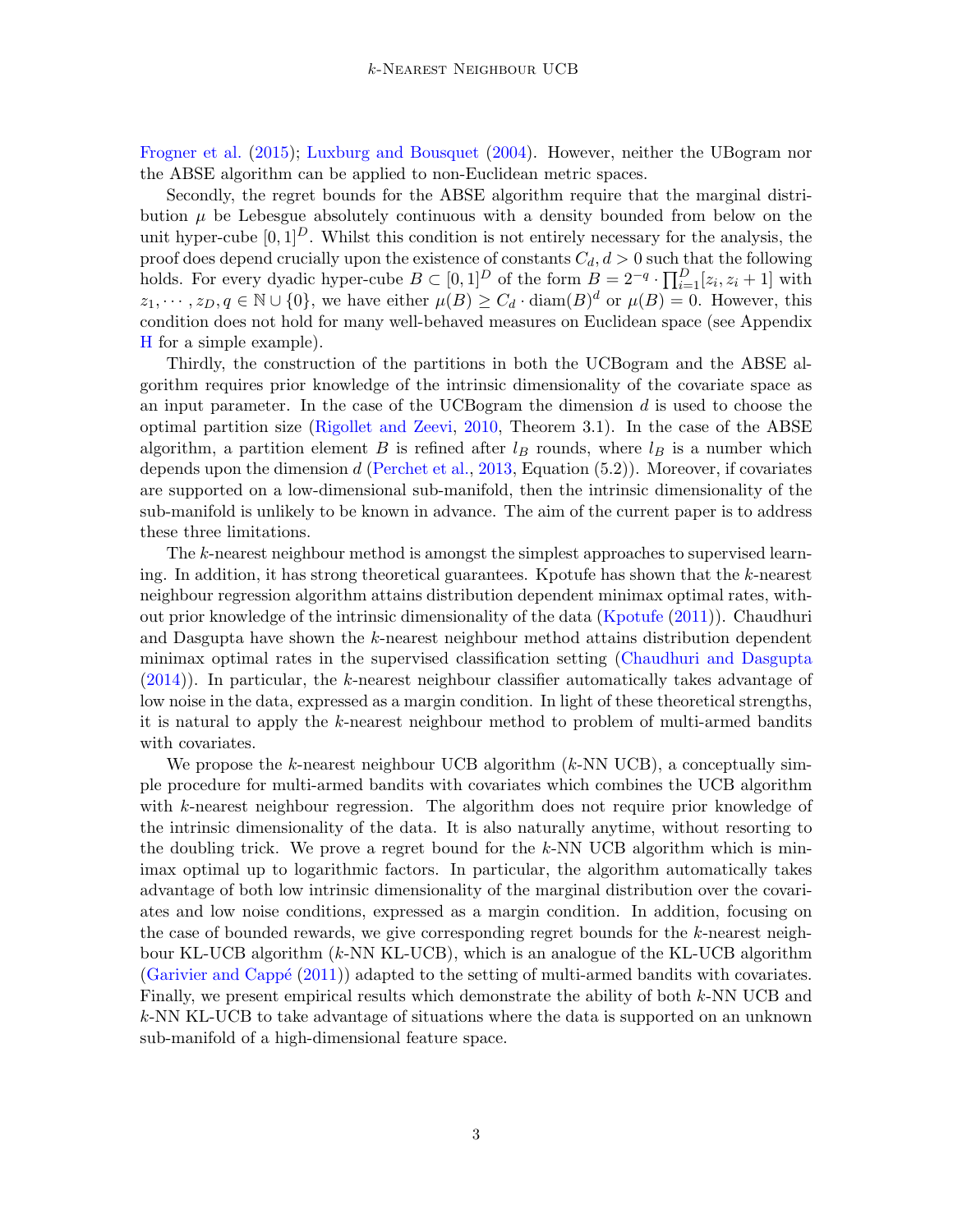### 2. Bandits on a metric space

In this section we shall introduce some notation and background.

#### 2.1. Notation

We consider the problem of bandits with covariates on metric spaces. Suppose we have a metric space  $(\mathcal{X}, \rho)$ . Given  $x \in \mathcal{X}$  and  $r > 0$  we let  $B(x, r)$  denote the open metric ball of radius r, centred at x. Given  $q \in \mathbb{N}$  we let  $[q] = \{1, \dots, q\}$ . Given a collection of A arms, we let  $\mathbb P$  denote a distribution over random variables  $(X, Y)$  with  $X \in \mathcal X$  and  $Y = (Y^a)_{a \in [A]} \in \mathbb{R}^A$ , where  $Y^a$  denotes the value of arm a. We let  $\mu$  denote the marginal of P over  $X \in \mathcal{X}$  and let supp $(\mu)$  denote its support. For each  $a \in [A]$  we define a function  $f^a: \mathcal{X} \to [0,1]$  by  $f^a(x) = \mathbb{E}[Y^a|X=x].$ 

For each  $t \in [n]$  a random sample  $(X_t, Y_t)$  is drawn i.i.d from  $\mathbb{P}$ . We are allowed to view the feature vector  $X_t \sim \mu$  and we must choose an arm  $a \in [A]$  and receive the stochastic reward  $Y_t^a$ . We are able to observe the value of our chosen arm, but not the value of the remaining arms. Our sequential choice of arms is given by a policy  $\pi = \{\pi_t\}_{t \in [n]}$  consisting of functions  $\pi_t: \mathcal{X} \to [A]$ , where  $\pi_t$  is determined purely by the known reward history  $\mathcal{D}_{t-1} =$  $\{(X_s, \pi_s, Y_s^{\pi_s})\}_{s\in [t-1]}.$  The goal is to choose  $\pi_t$  so as to maximise the cumulative reward  $\sum_{t\in[n]} Y_t^{\pi_t}$ . In order to quantify the quality of a policy  $\pi$  we compare its expected cumulative reward to the cumulative reward to that of an oracle policy  $\pi^* = {\{\pi^*_t\}}_{t \in [n]}$  defined by  $\pi_t^* \in \operatorname{argmax}_{a \in [A]} \{f^a(X_t)\}.$  We define the regret by  $R_n(\pi) = \sum_{t \in [n]} \left( Y_t^{\pi_t^*} - Y_t^{\pi_t} \right)$ .

#### 2.2. Assumptions

<span id="page-3-0"></span>We shall make the following assumptions:

ASSUMPTION 1 (DIMENSION ASSUMPTION): There exists  $C_d, d, R_\chi > 0$  such that for all  $x \in \text{supp}(\mu)$ ,  $r \in (0, R_{\mathcal{X}})$  we have  $\mu(B(x; r)) \geq C_d \cdot r^d$ .

Assumption [1](#page-3-0) holds for well-behaved measures  $\mu$  which are absolutely continuous with respect to the Riemannian volume form  $V_{\mathcal{M}}$  on a d-dimensional sub-manifold of Euclidean space (see Proposition [2,](#page-25-0) Appendix [I\)](#page-24-1). See Appendix [H](#page-24-0) for an example where Assumption [1](#page-3-0) holds whilst the measure of dyadic sub-cubes is not well behaved.

<span id="page-3-1"></span>ASSUMPTION 2 (LIPSCHITZ ASSUMPTION): There exists a constant  $\lambda > 0$  such that for all  $a \in [A], x_0, x_1 \in \mathcal{X}$  we have  $|f^a(x_0) - f^a(x_1)| \leq \lambda \cdot \rho(x_0, x_1)$ .

Assumption [2](#page-3-1) quantifies the requirement that similar covariates should imply similar conditional reward expectations. Let  $f^*(x) = \max_{a \in [A]} \{f^a(x)\}\.$  For each  $a \in [A]$  let  $\Delta^{a}(x) = f^{*}(x) - f^{a}(x)$ , and define

$$
\Delta(x) = \begin{cases} \min_{a \in [A]} \{ \Delta^a(x) : \Delta^a(x) > 0 \} & \text{if } \exists a \in [A] \ \Delta^a(x) > 0 \\ 0 & \text{otherwise.} \end{cases}
$$

<span id="page-3-2"></span>ASSUMPTION 3 (MARGIN ASSUMPTION): There exists  $\delta_{\alpha}, C_{\alpha}, \alpha > 0$  such that for all  $\delta \in$  $(0, \delta_{\alpha})$  we have  $\mu (\lbrace x \in \mathcal{X} : 0 < \Delta(x) < \delta \rbrace) \leq C_{\alpha} \cdot \delta^{\alpha}$ .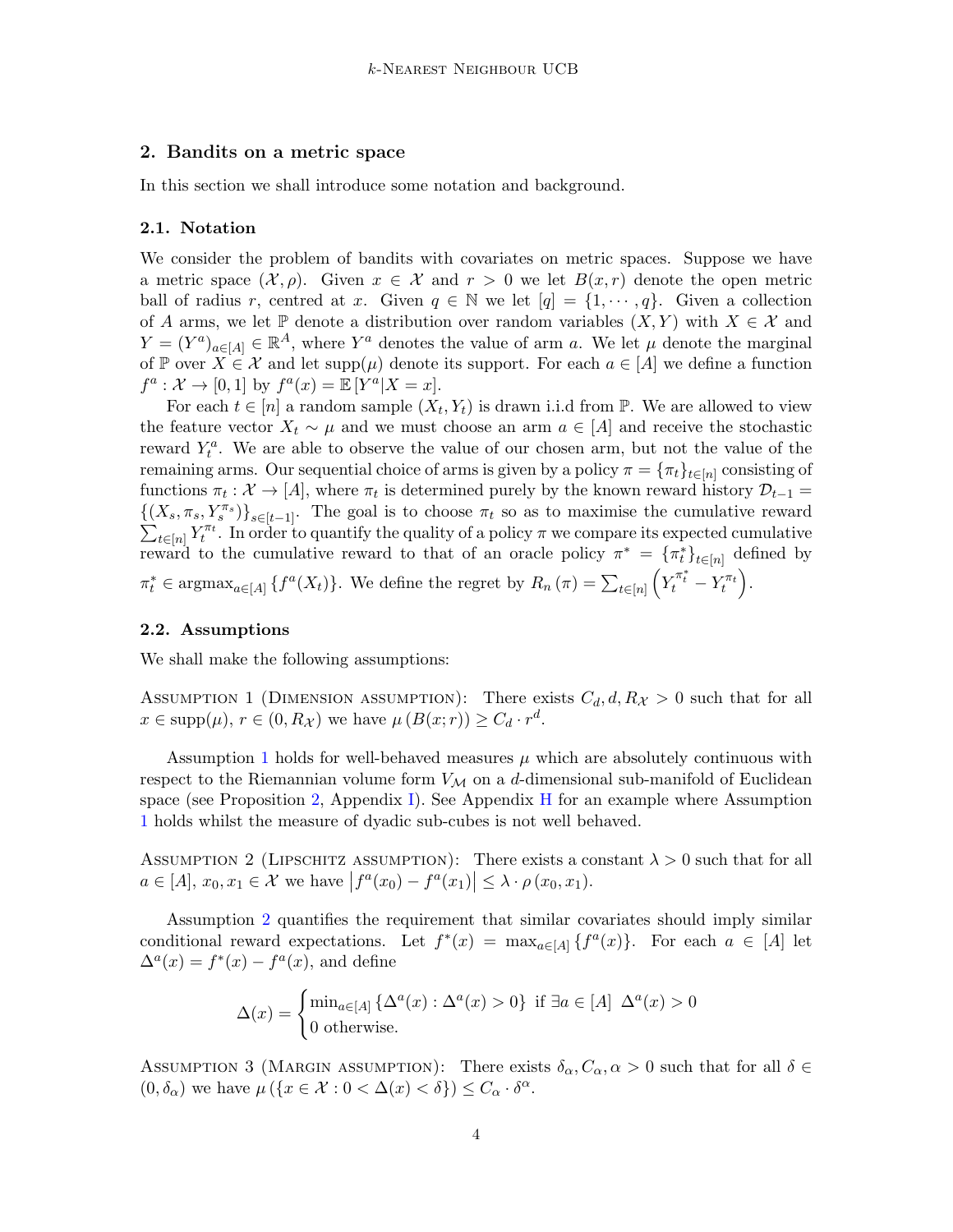Assumption [3](#page-3-2) quantifies the difficulty of the problem. It is a natural analogue of Tysbakov's margin condition [\(Tsybakov](#page-13-9) [\(2004\)](#page-13-9)) introduced by [Rigollet and Zeevi](#page-13-3) [\(2010\)](#page-13-3). Perchet and Rigollet showed that if X is a manifold and  $\alpha > d$  then we must have  $\eta(x) \neq \infty$  on the interior of  $\text{supp}(\mu)$  [\(Perchet et al.,](#page-13-1) [2013,](#page-13-1) Proposition 3.1). All of our theoretical results require assumptions [1,](#page-3-0) [2](#page-3-1) and [3.](#page-3-2) We shall also use one of the following two assumptions.

<span id="page-4-0"></span>ASSUMPTION 4 (SUBGAUSSIAN NOISE ASSUMPTION): For each  $t \in [n]$  and  $a \in [A]$  the arms  $Y_t^a$  have sub-gaussian noise ie. for all  $x \in \mathcal{X}$  and  $\theta \in \mathbb{R}$ ,

$$
\mathbb{E}\left[\exp\left(\theta\cdot\left(Y_t^a - f^a(x)\right)\right)|X_t = x\right] \le \exp\left(\theta^2/2\right).
$$

<span id="page-4-1"></span>ASSUMPTION 5 (BOUNDED REWARDS ASSUMPTION): For all  $t \in [n]$  &  $a \in [A]$ ,  $Y_t^a \in [0,1]$ .

# 3. Nearest neighbour algorithms

In this section we introduce a pair of nearest neighbour based UCB strategies. We begin by introducing a generalized k-nearest neighbours index strategy, of which the other strategies are special cases.

### 3.1. The generalized k-nearest neighbours index strategy

Suppose we are at a time step  $t \in [n]$  and we have access to the reward history  $\mathcal{D}_{t-1}$ . For each  $x \in \mathcal{X}$  we let  $\{\tau_{t,q}(x)\}_{q \in [t-1]}$  be an enumeration of  $[t-1]$  such that for each  $q \leq t-2$ ,

$$
\rho\left(x, X_{\tau_{t,q}(x)}\right) \leq \rho\left(x, X_{\tau_{t,q+1}(x)}\right).
$$

Given  $x \in \mathcal{X}$  and  $k \in [t-1]$  we define  $\Gamma_{t,k}(x) := \{\tau_{t,q}(x) : q \in [k]\} \subseteq [t-1]$  and let

$$
r_{t,k}(x) = \max \{ \rho(x, X_s) : s \in \Gamma_{t,k}(x) \} = \rho(x, X_{\tau_{t,k}(x)})
$$
.

We adopt the convention that  $0/0 := 0$ . For each  $a \in [A]$  we define

$$
N_{t,k}^{a}(x) := \sum_{s \in \Gamma_{t,k}(x)} 1 \{\pi_s = a\},
$$
  

$$
S_{t,k}^{a}(x) := \sum_{s \in \Gamma_{t,k}(x)} 1 \{\pi_s = a\} \cdot Y_s^a,
$$
  

$$
\hat{f}_{t,k}^{a}(x) := S_{t,k}^{a}(x) / N_{t,k}^{a}(x).
$$

In addition, given a constant  $\theta > 0$  and a non-decreasing function  $\varphi : \mathbb{N} \to [1, \infty)$  we define a corresponding uncertainty value  $U_{t,k}^a(x)$  by

$$
U_{t,k}^{a}(x) := \sqrt{\left(\theta \log t\right)/N_{t,k}^{a}(x)} + \varphi(t) \cdot r_{t,k}(x).
$$

We shall combine  $\hat{f}^a_{t,k}(x)$ ,  $U^a_{t,k}(x)$ ,  $N^a_{t,k}(x)$  and  $r_{t,k}(x)$  to construct an index  $\mathcal{I}^a_{t,k}(x)$  corresponding to an upper-confidence bound on the reward function  $f^a(x)$ . Our algorithm then proceeds as follows. At each time step t, a feature vector  $X_t$  is received. For each arm  $a \in [A]$ , the algorithm selects a number of neighbours  $k_t(a)$  by minimising the uncertainty  $U_{t,k}^{a}(X_t)$ . The algorithm then selects the arm which maximises the index  $\mathcal{I}_{t,k_t(a)}^{a}(X_t)$ . The psuedo-code for this generalised k-NN index strategy is presented in Algorithm [1.](#page-5-0)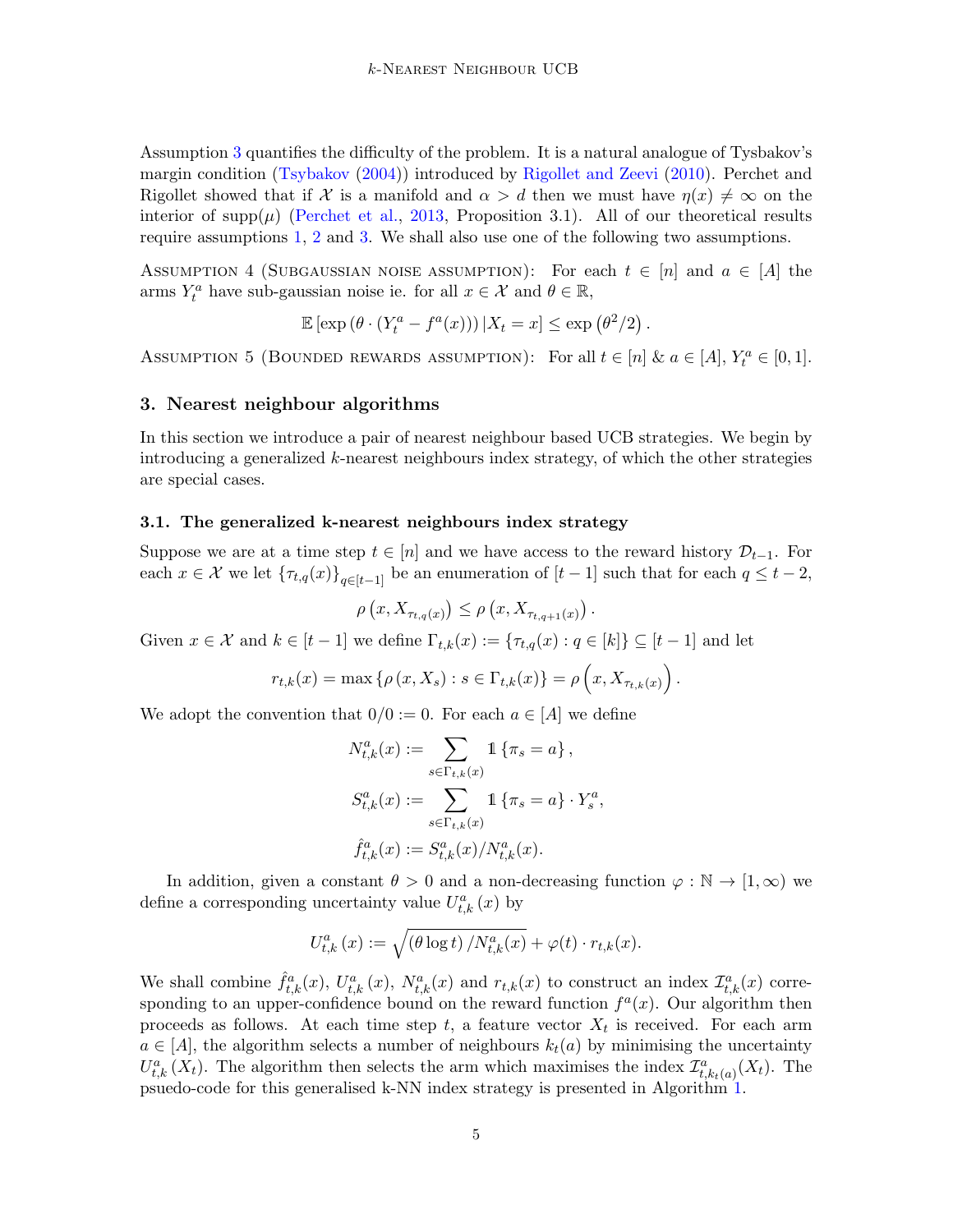<span id="page-5-0"></span>Algorithm 1: The k-NN index strategy

- 1. For  $t = 1, \dots, A$ , do  $\pi_t = t$ ;
- 2. For  $t = A + 1, \dots, n$ ,
	- (a) Observe  $X_t$ ;
	- (b) For  $a = 1, \cdots, A$ , Choose  $k_t(a) \leftarrow \operatorname{argmin}_{k \in [t-1]} \left\{ U_{t,k}^a(X_t) \right\};$
	- (c) Choose  $\pi_t \in \text{argmax}_{a \in [A]} \left\{ \mathcal{I}_{t, k_t(a)}^a(X_t) \right\};$
	- (d) Receive reward  $Y_t^{\pi_t}$ ;

By selecting  $k_t(a)$  so as to minimise the  $U_{t,k}^a(X_t)$  we avoid giving an explicit formula for k. This is fortuitous, since in order to obtain optimal regret bounds, any such formula would necessarily depend upon both the time horizon  $n$  and the intrinsic dimensionality of the data  $d$ , and in general, neither n nor  $d$  will be known a priori by the learner. Selecting  $k_t(a)$  in this way is inspired by Kpotufe's procedure for selecting k in the regression setting, so as to minimise an upper bound on the squared error [\(Kpotufe](#page-12-8) [\(2011\)](#page-12-8)).

### 3.2. k-Nearest Neighbour UCB

The k-Nearest Neighbour UCB algorithm  $(k-NN \text{ UCB})$  is a special case of Algorithm [1](#page-5-0) with the following index function,

<span id="page-5-1"></span>
$$
\mathcal{I}_{t,k}^a(x) = \hat{f}_{t,k}^a(x) + U_{t,k}^a(x). \tag{1}
$$

The k-NN UCB algorithm satisfies the following regret bound whenever the noise is subgaussian (Assumption [4\)](#page-4-0). First we let  $\varphi^{-1}(\lambda) := \inf \{ t \in \mathbb{N} : \varphi(t) \geq \lambda \}$  and define  $M :=$  $\max_{a \in [A]} {\text{sup}_{x \in \mathcal{X}} {\{\Delta^a(x)\}\}}.$  For all  $n \in \mathbb{N}$  let  $\overline{\log}(n) := \max\{1, \log(n)\}.$ 

<span id="page-5-2"></span>**Theorem [1](#page-3-0)** Suppose that Assumption 1 holds with constants  $R_{\mathcal{X}}, C_d, d$ , Assumption [2](#page-3-1) holds with Lipschitz constant  $\lambda$ , Assumption [3](#page-3-2) holds with constants  $\delta_{\alpha}, C_{\alpha}, \alpha > 0$  and As-sumption [4](#page-4-0) holds. Let  $\pi$  be the k-NN UCB algorithm (Algorithm [1](#page-5-0) with  $\mathcal{I}^a_{t,k}$  as in equation [\(1\)](#page-5-1)). Then for all  $\theta > 4$  there exists a constant C, depending solely upon  $R_{\mathcal{X}}, C_d, d, \delta_{\alpha}, C_{\alpha}, \alpha$ and  $\theta$  such that for all  $n \in \mathbb{N}$  we have

$$
\mathbb{E}\left[R_n(\pi)\right] \leq M \cdot \varphi^{-1}(\lambda) + C \cdot A \cdot \left(M \cdot \varphi(n)^d + n \cdot \left(\frac{\varphi(n)^d \cdot \overline{\log}(n)}{n}\right)^{\min\left\{\frac{\alpha+1}{d+2},1\right\}}\right).
$$

Theorem [1](#page-5-2) follows from the more general Theorem [3](#page-6-0) in Section [4.](#page-6-1) The full proof is given in Appendix [C.](#page-15-0) Note that by taking  $\varphi(n) = O(\log n)$  we obtain a regret bound which is minimax optimal up to logarithmic factors for any smooth compact embedded sub-manifold (See Theorem [7,](#page-25-1) Appendix [I](#page-24-1) for details).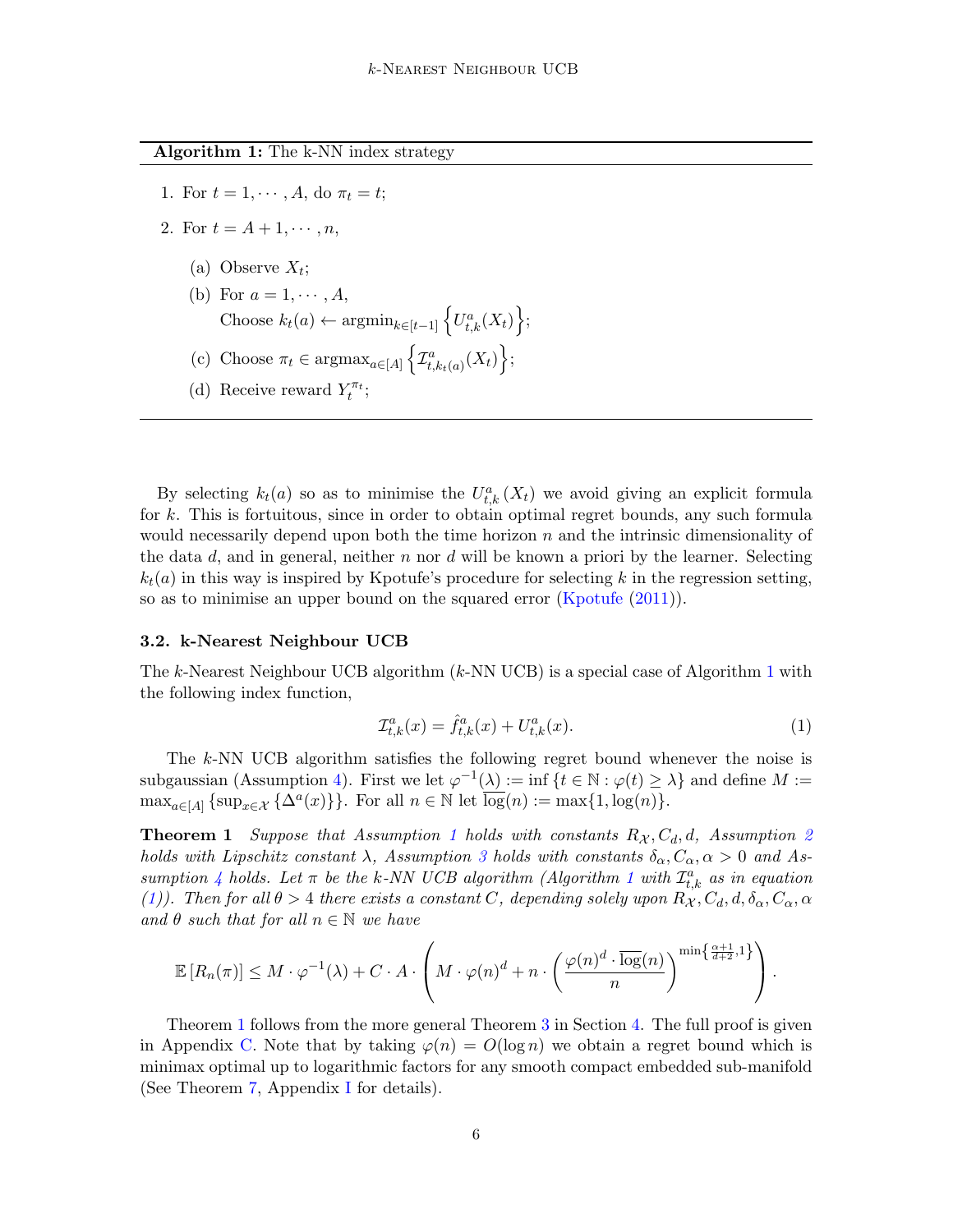### 3.3. k-Nearest Neighbour KL-UCB

The k-Nearest Neighbour KL-UCB algorithm is another special case of Algorithm [1,](#page-5-0) customized for the setting of bounded rewards. The k-Nearest Neighbour KL-UCB algorithm is an adaptation of the KL-UCB algorithm of Garivier and Cappé  $(2011)$ , which has shown strong empirical performance combined with tight regret bounds. Given  $p, q \in [0, 1]$  we define the Kullback-Leibler divergence  $d(p, q) = p \log (p/q) + (1 - p) \cdot \log ((1 - p) / (1 - q)).$ 

<span id="page-6-2"></span>
$$
\mathcal{I}_{t,k}^{a}(x) = \sup \left\{ \omega \in [0,1] : N_{t,k}^{a}(x) \cdot d\left(\hat{f}_{t,k}^{a}(x), \omega\right) \leq \theta \cdot \log t \right\} + \varphi(t) \cdot r_{t,k}(x). \tag{2}
$$

<span id="page-6-3"></span>**Theorem [2](#page-3-1)** Suppose that Assumption [1](#page-3-0) holds with constants  $R_{\mathcal{X}}, C_d, d$ , Assumption 2 holds with Lipschitz constant  $\lambda$ , Assumption [3](#page-3-2) holds with constants  $\delta_{\alpha}, C_{\alpha}, \alpha > 0$  and Assumption [5](#page-4-1) holds. Let  $\pi$  be the k-NN KL-UCB algorithm (Algorithm [1](#page-5-0) with  $\mathcal{I}_{t,k}^a$  as in equation [\(2\)](#page-6-2)). Then for all  $\theta > 2$  there exists a constant C, depending solely upon  $R_{\mathcal{X}}, C_d, d, \delta_{\alpha}, C_{\alpha}, \alpha$  and  $\theta$  such that for all  $n \in \mathbb{N}$  we have

$$
\mathbb{E}\left[R_n(\pi)\right] \leq \varphi^{-1}(\lambda) + C \cdot A \cdot \left(\varphi(n)^d + n \cdot \left(\frac{\varphi(n)^d \cdot \overline{\log}(n)}{n}\right)^{\min\left\{\frac{\alpha+1}{d+2},1\right\}}\right).
$$

Theorem [2](#page-6-3) follows from the more general Theorem [3](#page-6-0) in Section [4.](#page-6-1) The full proof is given in Appendix [D.](#page-17-0) As with Theorem [1](#page-5-2) we may select  $\varphi(n) = O(\log n)$  to obtain a regret bound which is minimax optimal up to logarithmic factors. Experiments on synthetic data indicate that the k-NN KL-UCB algorithm typically outperforms the  $k$ -NN UCB algorithm, just as the KL-UCB (Garivier and Cappé  $(2011)$ ) algorithm typically outperforms the standard UCB algorithm (see Section [5\)](#page-11-0).

### <span id="page-6-1"></span>4. Regret analysis

In order to prove Theorems [1](#page-5-2) and [2](#page-6-3) we first prove the more general Theorem [3.](#page-6-0) Suppose we have a k-NN index strategy (Algorithm [1\)](#page-5-0) with index  $\mathcal{I}^a_{t,k}$ . We shall define for the index strategy a set of good events  $\{\mathcal{G}_t\}_{t\in[n]}$  as follows. For each  $a \in [A], t \in [n]$  and  $k \in [t-1]$ we define the event

$$
\mathcal{G}^a_{t,k}:=\left\{\varphi(t)\geq \lambda\right\}\cap \left\{\mathcal{I}^a_{t,k}(X_t)-2\cdot U^a_{t,k}(X_t)\leq f^a(X_t)\leq \mathcal{I}^a_{t,k}(X_t)\right\}.
$$

Let  $\mathcal{G}_t := \bigcap_{a \in [A]} \bigcap_{k \in [t-1]} \mathcal{G}_{t,k}^a$ .

<span id="page-6-0"></span>**Theorem 3** Suppose that Assumption [1](#page-3-0) holds with constants  $R_{\mathcal{X}}$ ,  $C_d$ ,  $d$ , Assumption [2](#page-3-1) holds with Lipschitz constant  $\lambda$  and Assumption [3](#page-3-2) holds with constants  $\delta_{\alpha}, C_{\alpha}, \alpha > 0$ . Suppose  $\pi$  is a k-NN index strategy (Algorithm [1\)](#page-5-0) with index  $\mathcal{I}_{t,k}^a$ . Then there exists a constant C, depending solely upon  $R_{\mathcal{X}}, C_d, d, \delta_{\alpha}, C_{\alpha}, \alpha$  such that for all  $n \in \mathbb{N}$  we have

$$
\mathbb{E}\left[R_n(\pi)\right] \leq C \cdot A \cdot \left(M \cdot \varphi(n)^d + n \cdot \left(\frac{\theta \cdot \varphi(n)^d \cdot \overline{\log}(n)}{n}\right)^{\min\left\{\frac{\alpha+1}{d+2}, 1\right\}} + M \cdot \sum_{t \in [n]} (1 - \mathbb{P}\left[\mathcal{G}_t\right]).
$$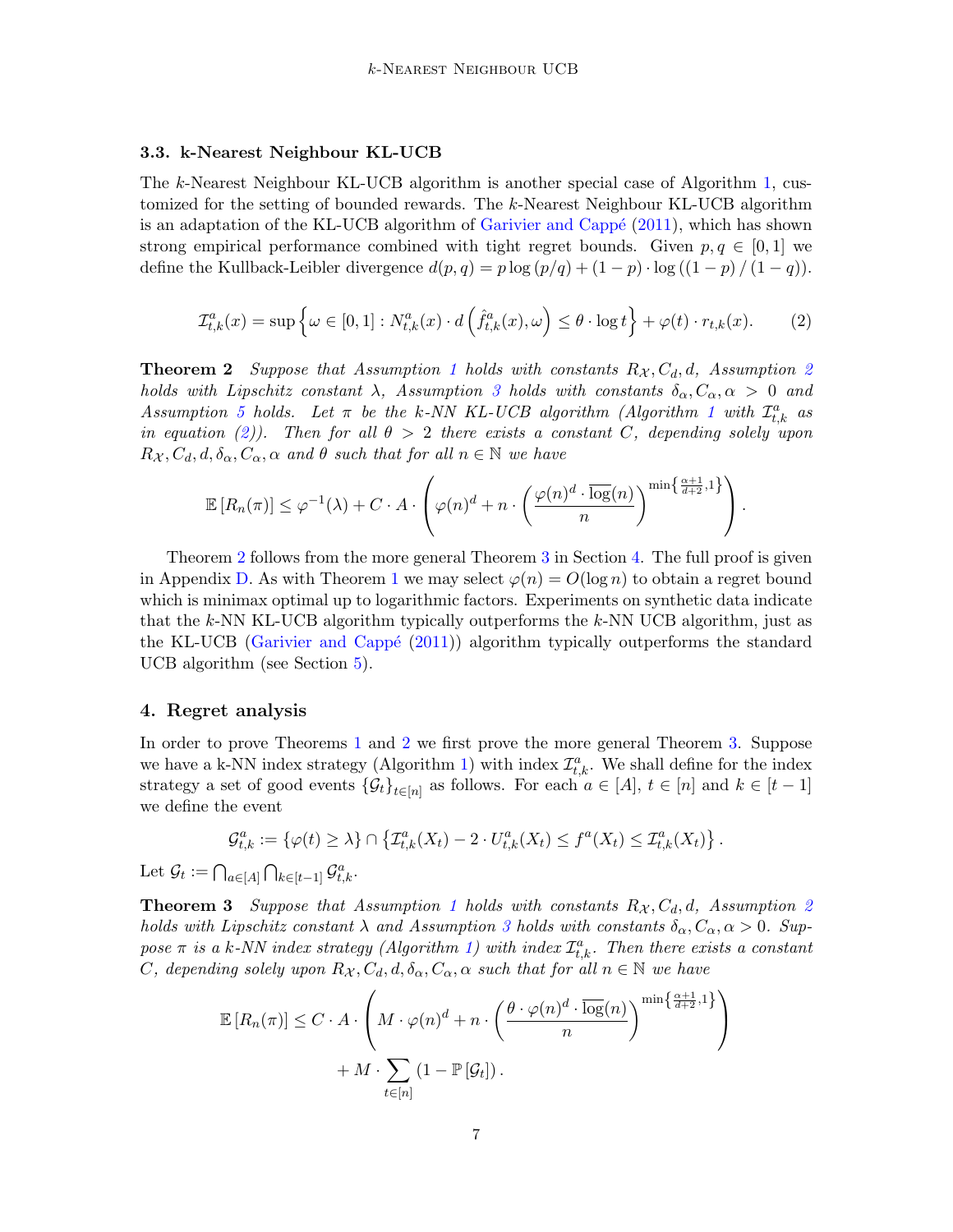Theorems [1](#page-5-2) and [2](#page-6-3) are deduced from Theorem [3](#page-6-0) in Appendices [C](#page-15-0) and [D,](#page-17-0) respectively. In both cases, the deduction amounts to using concentration inequalities to show that the good events  $\mathcal{G}_t$  hold with high probability. The proof of Theorem [3](#page-6-0) consists of two primary components. Firstly, we prove an upper bound on the number of times an arm is pulled with covariates in a given region of the metric space with a sufficiently high local margin (see Lemma [3\)](#page-7-0). A key difference with the regret bounds of [\(Rigollet and Zeevi](#page-13-3) [\(2010\)](#page-13-3), [Perchet et al.](#page-13-1) [\(2013\)](#page-13-1)) is that these local bounds hold for arbitrary subsets, rather than just the members of the partition constructed by the algorithm. Secondly, we construct a partition of the covariate space based on local values of the margin, with regions of low margin partitioned into smaller pieces (see the proof of Proposition [1\)](#page-7-1). The local upper bound is then applied to members of the partition to derive the regret bound.

Given a subset  $B \subseteq \mathcal{X}$  and  $a \in [A]$  we define  $\Delta^a(B) := \sup_{x \in B} {\{\Delta^a(x)\}}$  and let

$$
T_n^a(\pi, B) := \sum_{t \in [n]} 1 \{ \mathcal{G}_t \} \cdot 1 \{ X_t \in B \} \cdot 1 \{ \pi_t = a \}
$$
  

$$
\tilde{R}_n^a(\pi, B) := \sum_{t \in [n]} 1 \{ \mathcal{G}_t \} \cdot 1 \{ X_t \in B \} \cdot 1 \{ \pi_t = a \} \cdot \left( Y_t^{\pi_t^*} - Y_t^{\pi_t} \right).
$$

<span id="page-7-2"></span>LEMMA 1:  $\mathbb{E}\left[R_n(\pi)\right] \leq \sum_{a \in [A]} \mathbb{E}\left[\tilde{R}_n^a(\pi, \mathcal{X})\right] + M \cdot \sum_{t \in [n]} (1 - \mathbb{P}[\mathcal{G}_t]).$ 

Proof See Appendix [F.](#page-22-0)

In light of Lemma [1,](#page-7-2) in order to prove Theorem [3](#page-6-0) it suffices to prove the following proposition (Proposition [1\)](#page-7-1).

 $\blacksquare$ 

П

<span id="page-7-1"></span>PROPOSITION 1: There exists a constant C, depending solely upon  $R_{\mathcal{X}}, C_d, d, \delta_{\alpha}, C_{\alpha}, \alpha > 0$ such that for all  $n \in \mathbb{N}$  we have

$$
\mathbb{E}\left[\tilde{R}_n^a(\pi,\mathcal{X})\right] \leq C \cdot \left( M \cdot \varphi(n)^d + n \cdot \left( \frac{\theta \cdot \varphi(n)^d \cdot \overline{\log}(n)}{n} \right)^{\min\left\{\frac{\alpha+1}{d+2},1\right\}} \right).
$$

Before proving Proposition [1](#page-7-2) we require three lemmas [\(2,](#page-7-3) [3](#page-7-0) and [4](#page-8-0) below).

<span id="page-7-3"></span>LEMMA 2: For any  $B \subseteq \mathcal{X}$  and  $a \in [A]$  we have  $\mathbb{E} \left[ \tilde{R}_n^a(\pi, B) \right] \leq \Delta^a(B) \cdot \mathbb{E} \left[ T_n^a(\pi, B) \right]$ . Proof See Appendix [F.](#page-22-0)

The following key lemma bounds the number of times an arm is pulled in a given region of the covariate space.

<span id="page-7-0"></span>LEMMA 3: Given a subset  $B \subseteq \mathcal{X}$  and an arm  $a \in [A]$  with  $4 \cdot \varphi(n) \cdot \text{diam}(B) < \Delta^a(B)$ , the following holds almost surely

$$
T_n^a(\pi, B) \le \frac{4\theta \cdot \overline{\log n}}{\left(\Delta^a(B) - 4 \cdot \varphi(n) \cdot \operatorname{diam}(B)\right)^2} + 1.
$$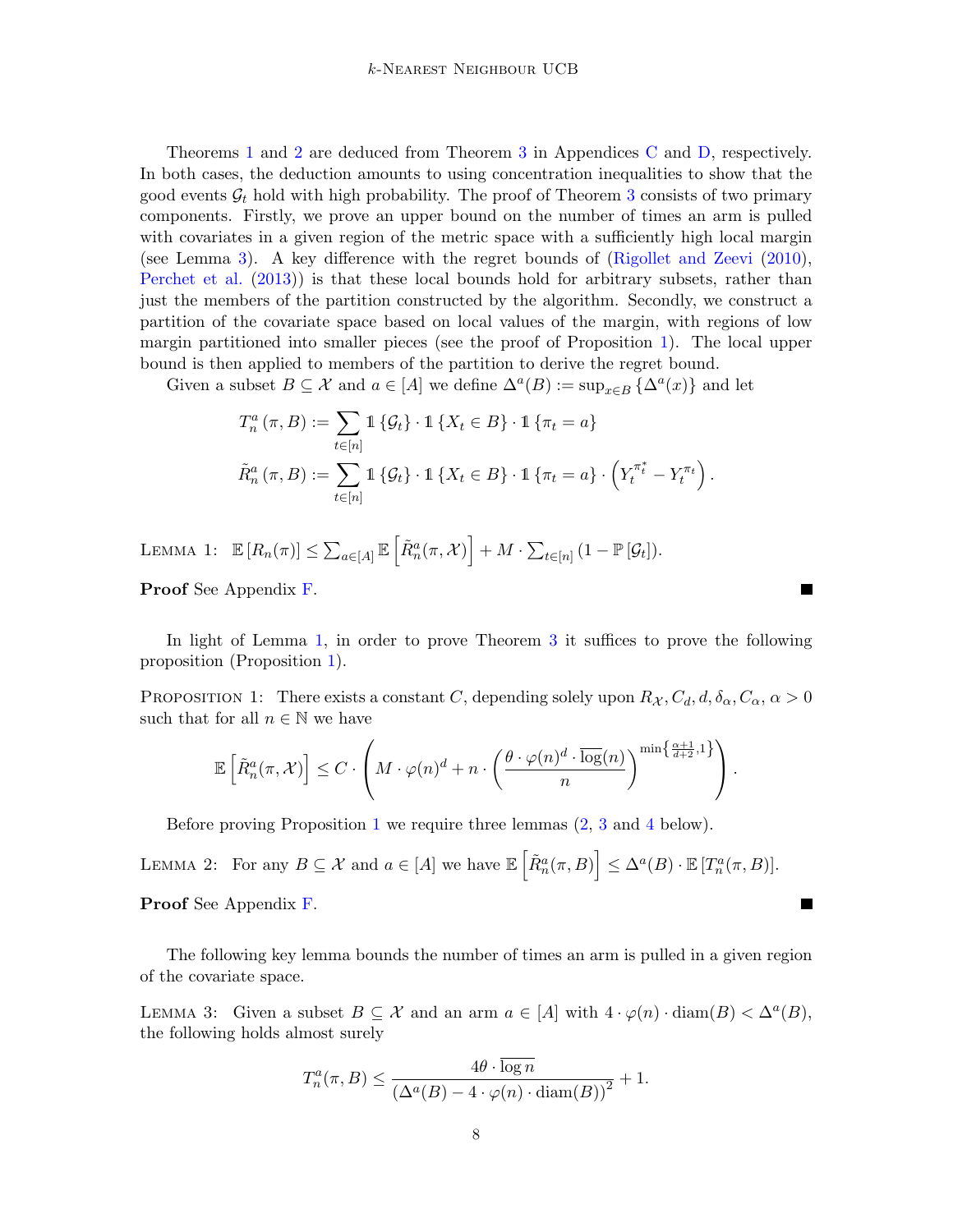**Proof** Clearly we can assume that  $T_n^a(\pi, B) > 1$ . We define

$$
t := \max \{ s \in [n] : X_s \in B, \pi_s = a, \mathcal{G}_s \text{ holds} \}
$$
  
 $k(B) := \max \{ q \in [t-1] : X_{\tau_{t,q}(X_t)} \in B \}.$ 

Note that as  $\mathcal{G}_t$  holds we must have  $\lambda \leq \varphi(t) \leq \varphi(n)$ . Since  $X_t \in B$  and  $X_{\tau_{t,k(B)}(X_t)} \in B$ we must have  $r_{t,k(B)}(X_t) \leq \text{diam}(B)$ . Moreover, given any  $s \in [t-1]$  with  $X_s \in B$  we must have  $\tau_{t,q}(X_t) = s$  for some  $q \leq k(B)$ . Thus,  $T_n^a(\pi, B) \leq N_{t,k(B)}^a(X_t) + 1$ .

Note that  $T_n^a(\pi, B) > 1$  implies  $t > A$ . Choose  $z_* \in [A]$  so that  $f^{z_*}(X_t) = f^*(X_t)$ . Since  $\pi_t = a$  and  $t > A$  we have  $\mathcal{I}_{t,k}^{z*}$  $\mathcal{I}_{t,k_t(z_*)}^{z_*}(X_t) \leq \mathcal{I}_{t,k_t(a)}^a(X_t)$ . On the other hand, since  $\mathcal{G}_t$  holds we have,  $f^{z_*}(X_t) \leq \mathcal{I}_{t, k_t(z_*)}^{z_*}(X_t)$  and  $f^a(X_t) \geq \mathcal{I}_{t, k_t(a)}^{a}(X_t) - 2 \cdot U_{t, k_t(a)}^{a}(X_t)$ . Thus, given above and the definitions of  $k_t(a)$  and  $U_{t,k}^a$  we have

$$
(f^{z_*}(X_t) - f^a(X_t)) / 2 \le U_{t, k_t(a)}^a(X_t) \le U_{t, k(B)}^a(X_t)
$$
  
=  $\sqrt{(\theta \log t) / N_{t, k(B)}^a(X_t)} + \varphi(t) \cdot r_{t, k(B)}(X_t)$   
 $\le \sqrt{(\theta \log t) / (T_n^a(\pi, B) - 1)} + \varphi(n) \cdot \text{diam}(B).$ 

By the Lipschitz assumption (Assumption [2\)](#page-3-1) together and given  $X_t \in B$  we must have

$$
f^{z_*}(X_t) - f^a(X_t) \ge \Delta^a(B) - 2\lambda \cdot \operatorname{diam}(B) \ge \Delta^a(B) - 2\varphi(n) \cdot \operatorname{diam}(B).
$$

<span id="page-8-0"></span> $\blacksquare$ 

 $\blacksquare$ 

Combining with the above proves the lemma.

Lemma [4](#page-8-0) applies Assumption [1](#page-3-0) to obtain an analogue of nested hyper-cubes within  $[0,1]^d$ . The proof adapts ideas from geometric measure theory (Käenmäki et al. [\(2012\)](#page-12-10)).

LEMMA 4: Suppose that Assumption [1](#page-3-0) holds. Given  $q \in \mathbb{N}\setminus\{0\}$ ,  $\delta \in (0, R_{\mathcal{X}}]$  and  $r \in$  $(0, 1/3)$  there exists a finite collection of subsets  $\{Z_{l,i} : l \in [q], i \in [m_l]\}$  which satisfies:

- 1. For each  $l \in [q]$ ,  $\{Z_{l,i}\}_{i \in [m_l]}$  is a partition of X.
- 2. Given  $l_1, l_2 \in [q]$  with  $l_1 \leq l_2, i_1 \in [m_{l_1}]$  and  $i_2 \in [m_{l_2}]$ , either  $Z_{l_1,i_1} \cap Z_{i_2,l_2} = \emptyset$  or  $Z_{l_2,i_2} \subseteq Z_{l_1,i_1}.$
- 3. For all  $l \in [q], i \in [m_l]$  we have  $\text{diam}(Z_{l,i}) \leq \delta \cdot r^l$  and  $\mu(Z_{l,i}) \geq C_d \cdot ((\delta/4) \cdot (1-3r) \cdot r^l)^d$ .

Proof See Appendix [G.](#page-23-0)

We are now ready to complete the proof of Proposition [1,](#page-7-1) which entails Theorem [3.](#page-6-0)

**Proof** [Proof of Proposition [1\]](#page-7-1) Throughout the proof  $c_1, \dots, c_7$  will denote constants depending solely upon  $R_{\mathcal{X}}, C_d, d, \delta_{\alpha}, C_{\alpha}, \alpha$ . We shall apply Lemma [4](#page-8-0) to construct a cover of X based upon the local value of  $\Delta^a$ . First let  $\delta(n) := \min \{ R_{\mathcal{X}}, \delta_{\alpha}/(10 \cdot \varphi(n)) \}$ . Take some  $q \in \mathbb{N}$  (to be specified later), let  $\delta = \delta(n)$  and  $r = 1/4$  and let  $\{Z_{l,i} : l \in [q], i \in [m_l]\}$  be a collection of subsets satisfying properties  $(1),(2),(3)$  from Lemma [4.](#page-8-0) In particular, for all  $l \in [q]$  and  $i \in [m_l]$  we have  $\text{diam}(Z_{l,i}) \leq \delta(n) \cdot 4^{-l}$  and  $\mu(Z_{l,i}) \geq C_d \cdot (\delta(n)/16)^d \cdot 4^{-ld}$ . First let  $\mathcal{Z}_{\text{big}}^a := \{Z_{1,i} : i \in [m_1], \Delta^a(Z_{1,i}) \geq 5 \cdot \varphi(n) \cdot \delta(n)\}\.$  For each  $l \in [q]$  we define

$$
\mathcal{Z}_l^a := \left\{ Z_{l,i} : i \in [m_l], \ 5 \cdot \varphi(n) \cdot \delta(n) \cdot 4^{-l} \leq \Delta^a(Z_{l,i}) < 5 \cdot \varphi(n) \cdot \delta(n) \cdot 4^{-l+1} \right\}.
$$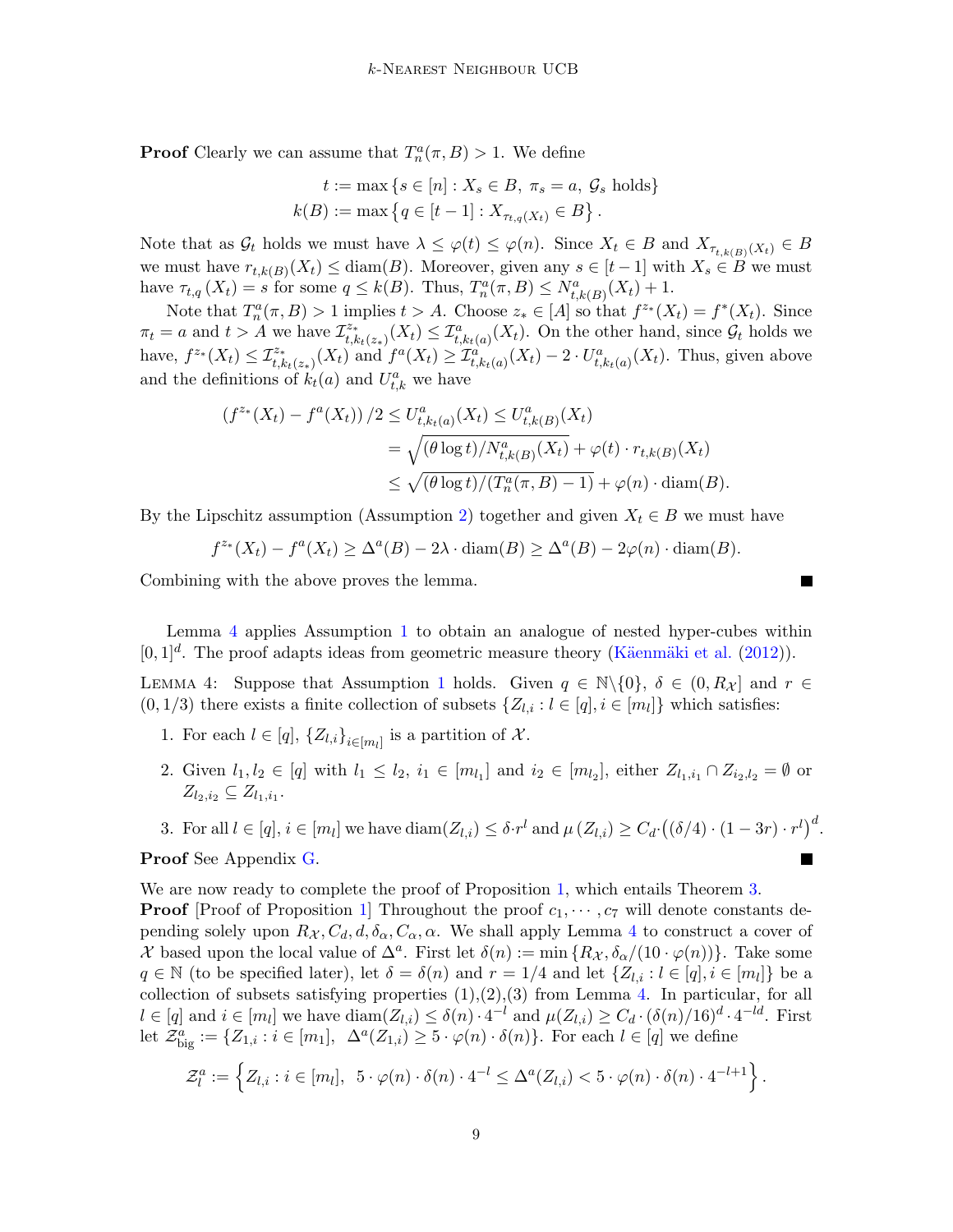Finally, define

$$
Z_{\text{small}}^{a} := \{ x \in \mathcal{X} : 0 < \Delta^{a}(x) < 5 \cdot \varphi(n) \cdot \delta(n) \cdot 4^{-q} \}
$$
  

$$
Z_{0}^{a} := \{ x \in \mathcal{X} : \Delta^{a}(x) = 0 \}.
$$

We claim that for all  $r \in [q]$  we have

$$
\mathcal{X} \subseteq \bigcup \left( \mathcal{Z}_{\text{big}}^{a} \cup \left( \bigcup_{l \in [r]} \mathcal{Z}_{l}^{a} \right) \cup \left\{ Z_{r,i} : i \in [m_{r}], \Delta^{a}(Z_{r,i}) < 5 \cdot \varphi(n) \cdot \delta(n) \cdot 4^{-r} \right\} \right).
$$

For  $r = 1$  the claim follows straightforwardly from the fact that  ${Z_{1,i}}_{i \in [m_1]}$  is a partition of X. Now suppose the claim holds for some  $r \in [q-1]$ . By properties (1) and (2) in Lemma [4](#page-8-0) for any  $i \in [m_r]$ ,

$$
Z_{r,i} = \bigcup \{Z_{r+1,j} : j \in [m_{r+1}], Z_{r+1,j} \subseteq Z_{r,i}\}.
$$

Moreover, if  $Z_{r+1,j} \subseteq Z_{r,i}$  then  $\Delta^a (Z_{r+1,j}) \leq \Delta^a (Z_{r,i})$ . Thus, we have

$$
\bigcup \{Z_{r,i} : i \in [m_r], \Delta^a(Z_{r,i}) < 5 \cdot \varphi(n) \cdot \delta(n) \cdot 4^{-r} \}
$$
\n
$$
\subseteq \bigcup \{Z_{r+1,i} : i \in [m_{r+1}], \Delta^a(Z_{r+1,i}) < 5 \cdot \varphi(n) \cdot \delta(n) \cdot 4^{-r} \}
$$
\n
$$
= \bigcup \left( \mathcal{Z}_{r+1}^a \cup \{Z_{r+1,i} : i \in [m_{r+1}], \Delta^a(Z_{r+1,i}) < 5 \cdot \varphi(n) \cdot \delta(n) \cdot 4^{-r-1} \} \right).
$$

Hence, given that the claim holds for r it must also hold for  $r + 1$ . From the special case where  $r = q$  we deduce that,

$$
\mathcal{X} \subseteq \bigcup \left( \mathcal{Z}_{\text{big}}^{a} \cup \left( \bigcup_{l \in [q]} \mathcal{Z}_{l}^{a} \right) \cup \{Z_{\text{small}}^{a}, Z_{0}^{a}\} \right).
$$

Thus, given that  $\mathbb{E}\left[\tilde{R}_n^a(\pi, Z_0^a)\right] = 0$  we have

$$
\mathbb{E}\left[\tilde{R}_{n}^{a}\left(\pi,\mathcal{X}\right)\right] \leq \sum_{Z \in \mathcal{Z}_{\text{big}}^{a}} \mathbb{E}\left[\tilde{R}_{n}^{a}\left(\pi,Z\right)\right] + \sum_{l=1}^{q} \sum_{Z \in \mathcal{Z}_{l}^{a}} \mathbb{E}\left[\tilde{R}_{n}^{a}\left(\pi,Z\right)\right] + \mathbb{E}\left[\tilde{R}_{n}^{a}\left(\pi,Z_{\text{small}}^{a}\right)\right].
$$

We begin by considering  $\sum_{Z \in \mathcal{Z}_{\text{big}}^a} \mathbb{E}\left[\tilde{R}_n^a(\pi, Z)\right]$ . Given  $Z \in \mathcal{Z}_{\text{big}}^a$  we have  $\text{diam}(Z) \leq \delta(n)/4$ ,  $5 \cdot \varphi(n) \cdot \delta(n) \leq \Delta^a(Z) \leq M$  and  $\mu(Z) \geq C_d \cdot (\delta(n)/64)^d$ . By Lemmas [2](#page-7-3) and [3](#page-7-0) we have

$$
\mathbb{E}\left[\tilde{R}_n^a(\pi, Z)\right] \leq \Delta^a(Z) \cdot \left(\frac{4\theta \cdot \overline{\log}(n)}{(\Delta^a(Z) - 4 \cdot \varphi(n) \cdot \text{diam}(Z))^2} + 1\right)
$$

$$
\leq \frac{5\theta \cdot \overline{\log}(n)}{4 \cdot \varphi(n) \cdot \delta(n)} + M.
$$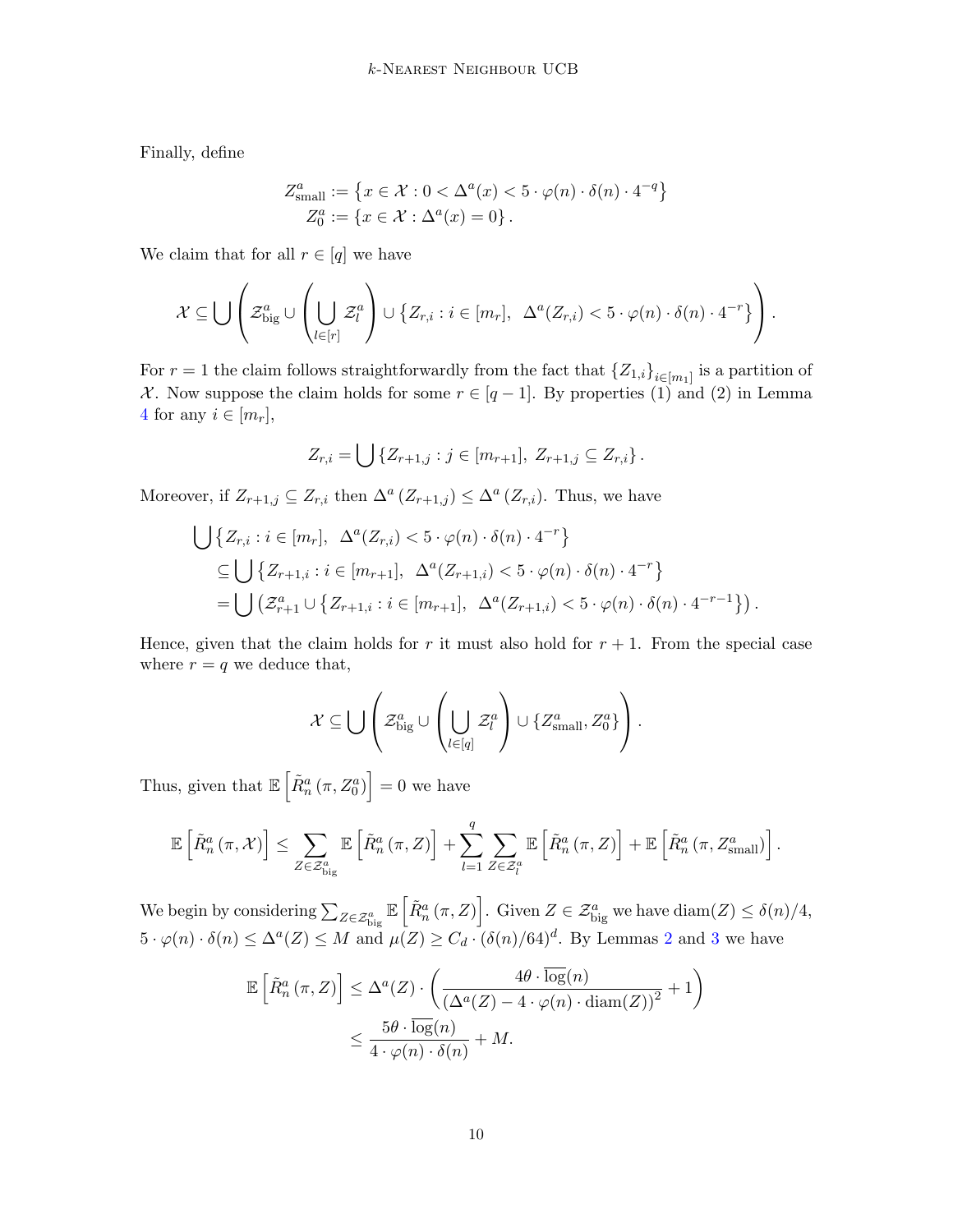Moreover, since  $\mu(Z) \geq C_d \cdot (\delta(n)/64)^d$  for  $Z \in \mathcal{Z}_{\text{big}}^a$ , we have  $\#\mathcal{Z}_{\text{big}}^a \leq C_d^{-1}$  $\int_{d}^{-1} \cdot (\delta(n)/64)^{-d}$ . Hence,

$$
\sum_{Z \in \mathcal{Z}_{\text{big}}^{a}} \mathbb{E}\left[\tilde{R}_{n}^{a}(\pi, Z)\right] \leq c_{1} \cdot \varphi(n)^{d} \cdot \left(\theta \cdot \overline{\log}(n) + M\right). \tag{3}
$$

Now take  $l \in [q]$  and consider  $Z \in \mathcal{Z}_l^a$ . We have  $\text{diam}(Z) \leq \delta(n) \cdot 4^{-l}$ ,

$$
5 \cdot \varphi(n) \cdot \delta(n) \cdot 4^{-l} \leq \Delta^{a}(Z) < 5 \cdot \varphi(n) \cdot \delta(n) \cdot 4^{-l+1}
$$

and  $\mu(Z) \geq C_d \cdot (\delta(n)/16)^d \cdot 4^{-ld}$ . Hence, by Lemma [3](#page-7-0) we have

<span id="page-10-0"></span>
$$
T_n^a(\pi, Z) \le \frac{\theta \cdot \overline{\log}(n)}{\left(\varphi(n) \cdot \delta(n)\right)^2} \cdot 4^{2l+1} + 1.
$$

Combining with Lemma [2](#page-7-3) and  $\Delta^{a}(Z) < 5 \cdot \varphi(n) \cdot \delta(n) \cdot 4^{-l+1}$  we have

<span id="page-10-1"></span>
$$
\mathbb{E}\left[\tilde{R}_n^a\left(\pi,Z\right)\right] \leq c_2 \cdot \theta \cdot \overline{\log}(n) \cdot 4^l.
$$

Moreover, it follows from the definition of  $\delta(n)$  that for all  $Z \in \mathcal{Z}_{l}^{a}$  we have  $\Delta^{a}(Z) < \delta_{\alpha}$ . Hence, by Assumption [3](#page-3-2) we have

$$
\#\mathcal{Z}_l^a \cdot C_d \cdot (\delta(n)/16)^d \cdot 4^{-ld} \leq \sum_{Z \in \mathcal{Z}_l^a} \mu(Z) \leq C_\alpha \cdot \left(5 \cdot \varphi(n) \cdot \delta(n) \cdot 4^{-l+1}\right)^\alpha.
$$

Thus, we have

<span id="page-10-2"></span>
$$
\sum_{Z \in \mathcal{Z}_l^a} \mathbb{E}\left[\tilde{R}_n^a\left(\pi, Z\right)\right] \le c_3 \cdot \varphi(n)^d \cdot \theta \cdot \overline{\log}(n) \cdot 4^{l(d+1-\alpha)}.\tag{4}
$$

Finally,  $\Delta(Z_{\text{small}}^a) \leq 5 \cdot \varphi(n) \cdot \delta(n) \cdot 4^{-q}$ . Hence, by Assumption [3](#page-3-2) we have  $\mu(Z_{\text{small}}^a) \leq$  $C_{\alpha} \cdot (5 \cdot \varphi(n) \cdot \delta(n))^{\alpha} \cdot 4^{-q\alpha}$ . Hence, by Lemma [2](#page-7-3) we have

$$
\mathbb{E}\left[\tilde{R}_{n}^{a}(\pi, Z_{\text{small}}^{a})\right] \leq (5 \cdot \varphi(n) \cdot \delta(n) \cdot 4^{-q}) \cdot \mathbb{E}\left[T_{n}^{a}(\pi, Z_{\text{small}}^{a})\right]
$$

$$
\leq (5 \cdot \varphi(n) \cdot \delta(n) \cdot 4^{-q}) \cdot n \cdot \mu\left(Z_{\text{small}}^{a}\right) \leq c_{4} \cdot n \cdot 4^{-q(\alpha+1)}.
$$
 (5)

Combining equations  $(3)$ ,  $(4)$  and  $(5)$  we have

$$
\mathbb{E}\left[\tilde{R}_n^a(\pi,\mathcal{X})\right] \le c_5 \cdot \left(\varphi(n)^d \left(M+\theta \cdot \overline{\log}(n) \cdot \sum_{l=0}^q 4^{l(d+1-\alpha)}\right) + n \cdot 4^{-q(\alpha+1)}\right)
$$
  

$$
\le c_6 \cdot \left(\varphi(n)^d \left(M+\theta \cdot \overline{\log}(n) \cdot \left(1+4^{q(d+1-\alpha)}\right)\right) + n \cdot 4^{-q(\alpha+1)}\right).
$$

Thus, if we take  $q = \left\lceil \log \left( n / \left( \theta \cdot \varphi(n)^d \cdot \overline{\log}(n) \right) \right) / \left( (d+2) \log 4 \right) \right\rceil$  we have

$$
\mathbb{E}\left[\tilde{R}_n^a(\pi,\mathcal{X})\right] \le c_7 \cdot \left( (M + \theta \cdot \overline{\log}(n)) \cdot \varphi(n)^d + n \cdot \left(\frac{\theta \cdot \varphi(n)^d \cdot \overline{\log}(n)}{n}\right)^{\frac{\alpha+1}{d+2}} \right)
$$
  

$$
\le c_8 \cdot \left( M \cdot \varphi(n)^d + n \cdot \left(\frac{\theta \cdot \varphi(n)^d \cdot \overline{\log}(n)}{n}\right)^{\min\left\{\frac{\alpha+1}{d+2}, 1\right\}} \right)
$$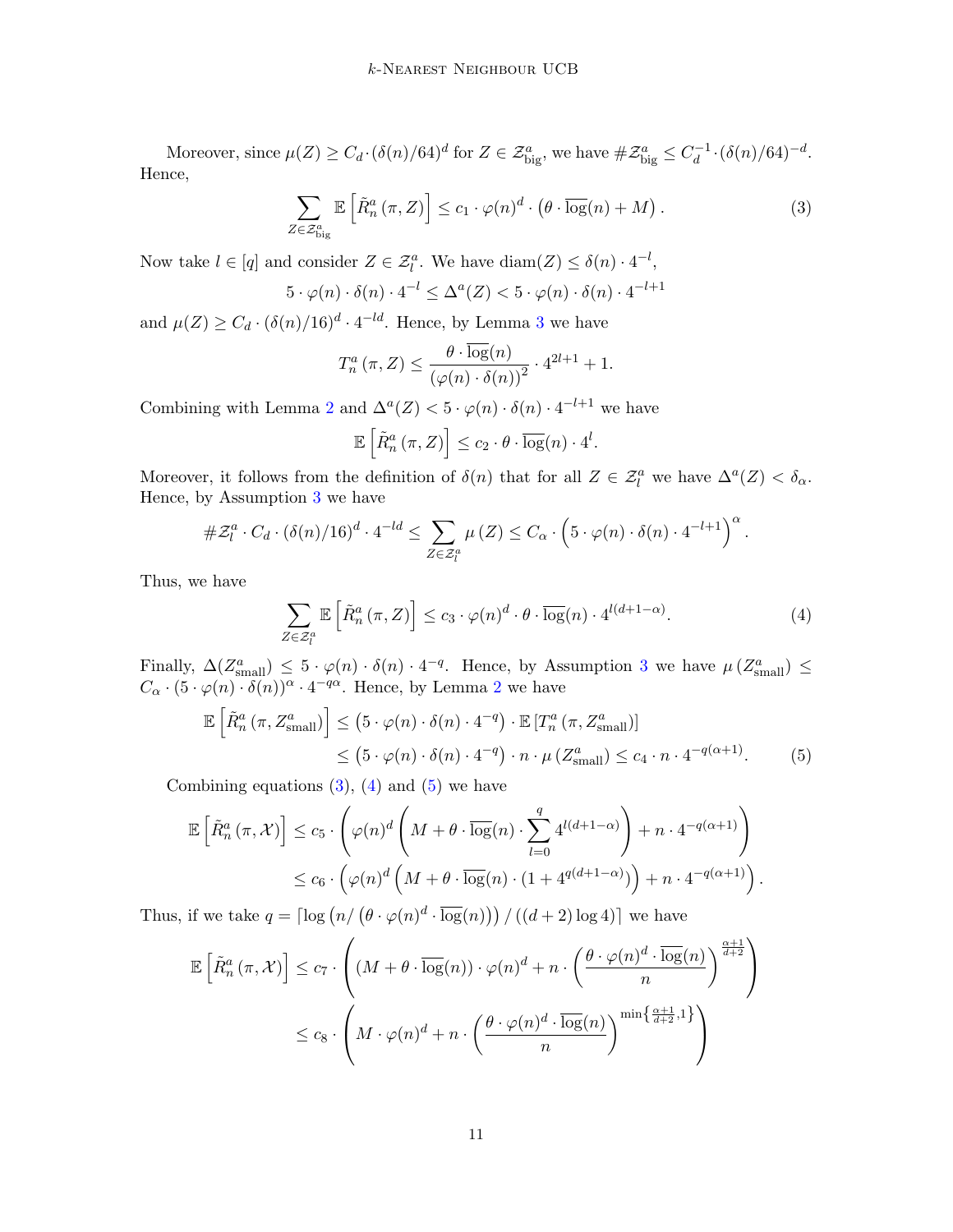П

### <span id="page-11-0"></span>5. Experimental results

We conduct an empirical illustration of the ability of both the K-NN UCB algorithm and the K-NN KL-UCB to adapt to the intrinsic dimensionality of the data. We consider four bandit scenarios. In each bandit scenario the marginal distribution over the covariates is supported on a  $d = 2$  dimensional affine sub-manifold within  $\mathbb{R}^D$ . We vary the dimension of the ambient feature space D over the four scenarios so  $D \in \{2, 5, 10, 15\}$ . We compare four algorithms: The UCBogram [\(Rigollet and Zeevi](#page-13-3) [\(2010\)](#page-13-3)), the ABSE algorithm [\(Perchet](#page-13-1) [et al.](#page-13-1) [\(2013\)](#page-13-1)), the K-NN UCB algorithm and the K-NN KL-UCB algorithm. For further details on experimental procedure and the generation of the synthetic data we refer to Appendix [B.](#page-15-1)

The results are displayed in Figure [1](#page-14-0) (Appendix [A\)](#page-14-1). When  $d = D = 2$  the UCBogram performs comparably with the KNN based algorithms. However, the performance of the UCBogram deteriorates as we increase the dimension of the ambient feature space D. However, both the KNN UCB and the KNN KL-UCB algorithm are robust to increases in the ambient dimension D, significantly outperforming both the ABSE algorithm and the UCBogram when  $D = 15$ . This gives an empirical illustration of the fact that bounds in Theorem [1](#page-5-2) and [2](#page-6-3) do not depend upon the dimensionality of ambient feature space.

#### 6. Discussion

We have presented the k-NN UCB algorithm for multi-armed bandits with covariates. The method is conceptually simple, and unlike previous methods, such as the UCBogram and Adaptively Binned Successive Elimination, the k-NN UCB algorithm does not require prior knowledge of either the time horizon or the intrinsic dimension of the marginal distribution over the covariates. We have proven two regret bounds. Theorem [1](#page-5-2) demonstrates that the k-NN UCB algorithm is minimax optimal, up to logarithmic factors whenever the noise is subgaussian. Theorem [2](#page-6-3) demonstrates that the  $k$ -NN KL-UCB algorithm is minimax optimal, up to logarithmic factors, in the bounded rewards setting. Overall, we see that both k-NN based algorithms automatically take advantage of both low intrinsic dimensionality of the marginal distribution over the covariates and low noise in the data, expressed as a margin condition. In addition we have illustrated the robustness of the k-NN based algorithms to the dimension of the ambient feature space with experimental results on synthetic data.

A challenging open question remains. Is it possible to obtain algorithms which are adaptive to an unknown Hölder exponent? Both the  $k$ -NN UCB and the  $k$ -NN KL-UCB algorithm may be straightforwardly adapted to fixed Hölder exponents  $\beta$  < 1 (in place of the Lipschitz assumption), provided the exponent is known a priori. However, it remains to be seen whether or not it is possible to construct an algorithm which automatically adapts to an unknown Hölder exponent.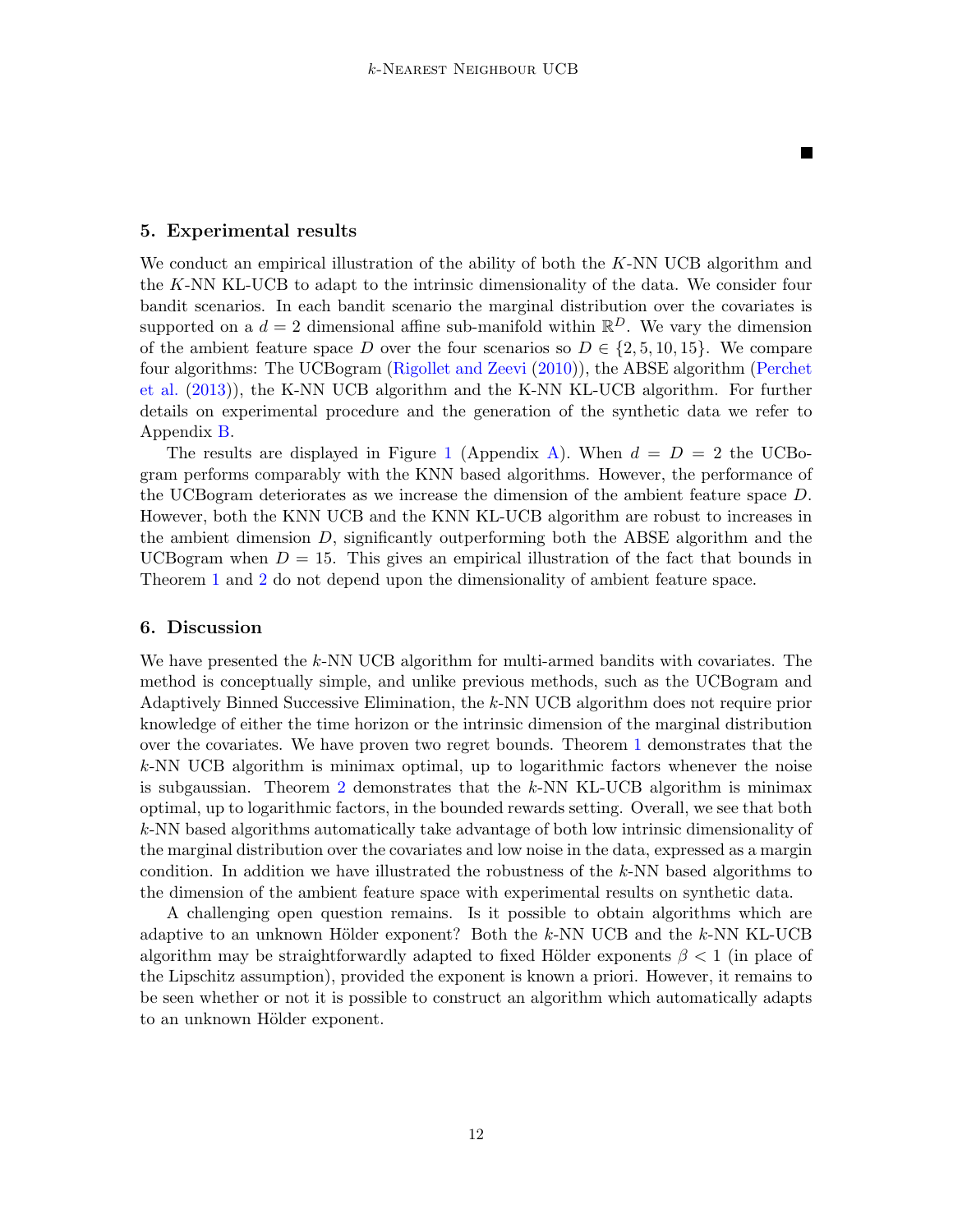# Acknowledgements

The authors gratefully acknowledge the support of the EPSRC for the LAMBDA project (EP/N035127/1) and the Manchester Centre for Doctoral Training in Computer Science  $(EP/1038099/1)$ . We would also like to thank Ata Kabán, Peter Tino, Jeremy Wyatt, Konstantinos Sechidis, Nikos Nikolaou and Sarah Nogueira for useful discussions. We would also like to thank the anonymous reviewers for their careful feedback.

## References

- <span id="page-12-2"></span>Rajeev Agrawal. Sample mean based index policies by o (log n) regret for the multi-armed bandit problem. Advances in Applied Probability, 27(4):1054–1078, 1995.
- <span id="page-12-13"></span>Jean-Yves Audibert, Alexandre B Tsybakov, et al. Fast learning rates for plug-in classifiers. The Annals of statistics, 35(2):608–633, 2007.
- <span id="page-12-3"></span>Peter Auer, Nicolo Cesa-Bianchi, and Paul Fischer. Finite-time analysis of the multiarmed bandit problem. Machine learning, 47(2-3):235–256, 2002.
- <span id="page-12-5"></span>Alina Beygelzimer, John Langford, Lihong Li, Lev Reyzin, and Robert Schapire. Contextual bandit algorithms with supervised learning guarantees. In Proceedings of the Fourteenth International Conference on Artificial Intelligence and Statistics, pages 19–26, 2011.
- <span id="page-12-0"></span>Sébastien Bubeck, Nicolo Cesa-Bianchi, et al. Regret analysis of stochastic and nonstochastic multi-armed bandit problems. Foundations and Trends  $\mathbb{R}$  in Machine Learning, 5(1): 1–122, 2012.
- <span id="page-12-9"></span>Kamalika Chaudhuri and Sanjoy Dasgupta. Rates of convergence for nearest neighbor classification. In Advances in Neural Information Processing Systems, pages 3437–3445, 2014.
- <span id="page-12-12"></span>Armin Eftekhari and Michael B Wakin. New analysis of manifold embeddings and signal recovery from compressive measurements. Applied and Computational Harmonic Analysis, 39(1):67–109, 2015.
- <span id="page-12-11"></span>Herbert Federer. Curvature measures. Transactions of the American Mathematical Society, 93(3):418–491, 1959.
- <span id="page-12-7"></span>Charlie Frogner, Chiyuan Zhang, Hossein Mobahi, Mauricio Araya, and Tomaso A Poggio. Learning with a wasserstein loss. In Advances in Neural Information Processing Systems, pages 2053–2061, 2015.
- <span id="page-12-4"></span>Aurélien Garivier and Olivier Cappé. The kl-ucb algorithm for bounded stochastic bandits and beyond. In Proceedings of the 24th annual Conference On Learning Theory, pages 359–376, 2011.
- <span id="page-12-10"></span>Antti Käenmäki, Tapio Rajala, and Ville Suomala. Existence of doubling measures via generalised nested cubes. Proceedings of the American Mathematical Society, 140(9): 3275–3281, 2012.
- <span id="page-12-6"></span>Sham M Kakade, Shai Shalev-Shwartz, and Ambuj Tewari. Efficient bandit algorithms for online multiclass prediction. In Proceedings of the 25th international conference on Machine learning, pages 440–447. ACM, 2008.
- <span id="page-12-8"></span>Samory Kpotufe. k-nn regression adapts to local intrinsic dimension. In Advances in Neural Information Processing Systems, pages 729–737, 2011.
- <span id="page-12-1"></span>Tze Leung Lai and Herbert Robbins. Asymptotically efficient adaptive allocation rules. Advances in applied mathematics,  $6(1):4-22$ , 1985.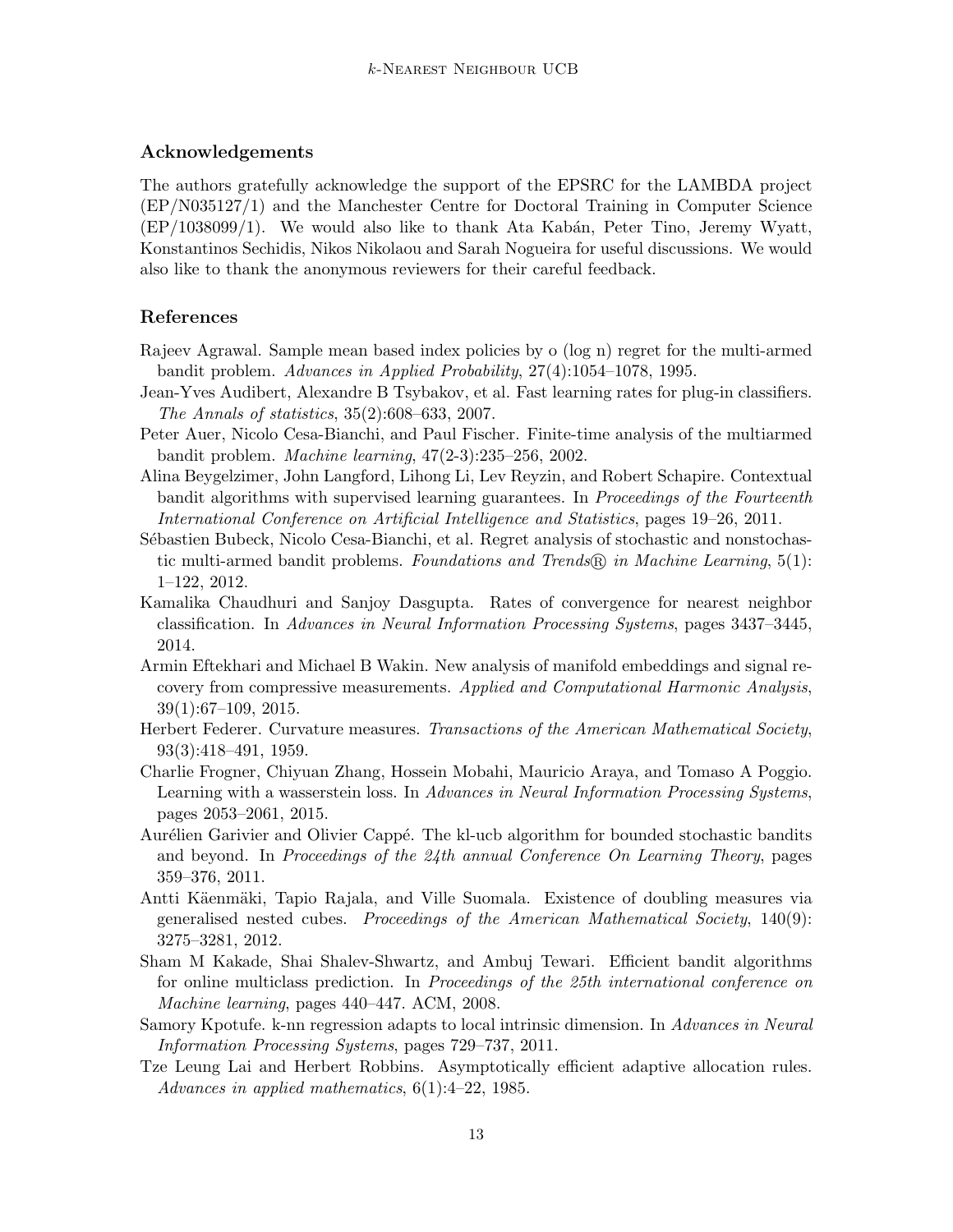- <span id="page-13-0"></span>John Langford and Tong Zhang. The epoch-greedy algorithm for multi-armed bandits with side information. In Advances in neural information processing systems, pages 817–824, 2008.
- <span id="page-13-11"></span>John M Lee. Riemannian manifolds: an introduction to curvature, volume 176. Springer Science & Business Media, 2006.
- <span id="page-13-10"></span>Ulrike von Luxburg and Olivier Bousquet. Distance-based classification with lipschitz functions. Journal of Machine Learning Research, 5(Jun):669–695, 2004.
- <span id="page-13-12"></span>Partha Niyogi, Stephen Smale, and Shmuel Weinberger. Finding the homology of submanifolds with high confidence from random samples. Discrete  $\mathcal C$  Computational Geometry, 39(1-3):419–441, 2008.
- <span id="page-13-1"></span>Vianney Perchet, Philippe Rigollet, et al. The multi-armed bandit problem with covariates. The Annals of Statistics, 41(2):693–721, 2013.
- <span id="page-13-2"></span>Wei Qian and Yuhong Yang. Kernel estimation and model combination in a bandit problem with covariates. Journal of Machine Learning Research, 2016.
- <span id="page-13-13"></span>Henry W J Reeve and Gavin Brown. Minimax rates for cost-sensitive learning on manifolds with approximate nearest neighbours. In Proceedings of the 28th International Conference on Algorithmic Learning Theory, volume 76, pages 11–56, 2017.
- <span id="page-13-3"></span>Philippe Rigollet and Assaf Zeevi. Nonparametric bandits with covariates. COLT 2010, page 54, 2010.
- <span id="page-13-4"></span>Yevgeny Seldin, Peter Auer, John S Shawe-Taylor, Ronald Ortner, and François Laviolette. Pac-bayesian analysis of contextual bandits. In Advances in Neural Information Processing Systems, pages 1683–1691, 2011.
- <span id="page-13-5"></span>Aleksandrs Slivkins. Contextual bandits with similarity information. In Proceedings of the 24th annual Conference On Learning Theory, pages 679–702, 2011.
- <span id="page-13-9"></span>Alexandre B Tsybakov. Optimal aggregation of classifiers in statistical learning. Annals of Statistics, pages 135–166, 2004.
- <span id="page-13-6"></span>Chih-Chun Wang, Sanjeev R Kulkarni, and H Vincent Poor. Arbitrary side observations in bandit problems. Advances in Applied Mathematics, 34(4):903–938, 2005a.
- <span id="page-13-7"></span>Chih-Chun Wang, Sanjeev R Kulkarni, and H Vincent Poor. Bandit problems with side observations. IEEE Transactions on Automatic Control, 50(3):338–355, 2005b.
- <span id="page-13-8"></span>Yuhong Yang, Dan Zhu, et al. Randomized allocation with nonparametric estimation for a multi-armed bandit problem with covariates. The Annals of Statistics, 30(1):100–121, 2002.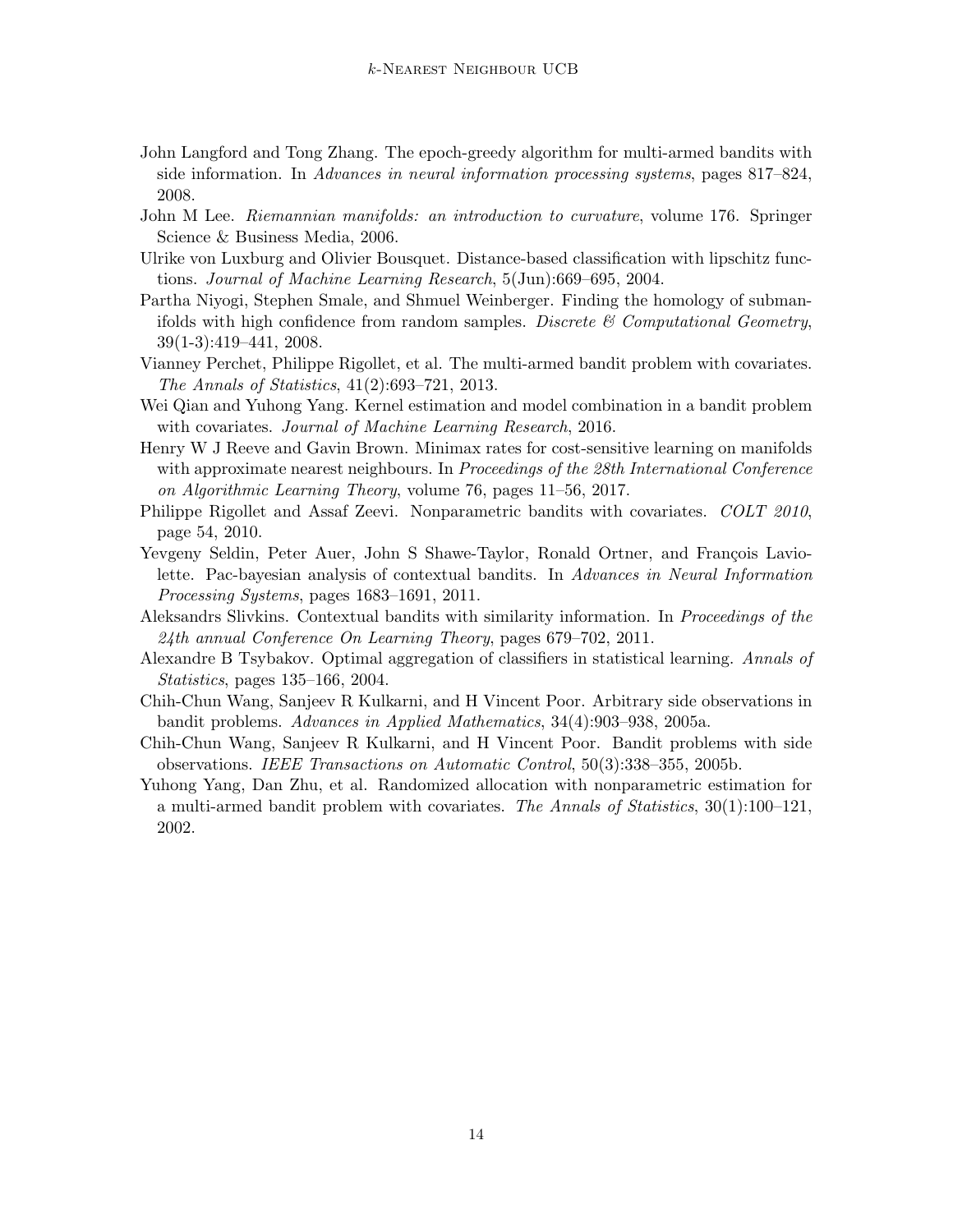# <span id="page-14-1"></span>Appendix A. Empirical results

<span id="page-14-0"></span>Figure 1: A comparison of four algorithms for multi-armed bandits with covariates: the UCBogram, the ABSE algorithm, the KNN UCB algorithm and the KNN KL-UCB algorithm. In each experiment the covariates are supported on a  $d = 2$ dimensional sub-manifold  $\mathcal{M} \subset \mathbb{R}^D$  with the dimension of the ambient space varied  $D \in \{2, 5, 10, 15\}$ . For each algorithm in each scenario we plot the mean and standard deviation over fifty runs. For further discussion see Section [5](#page-11-0) .

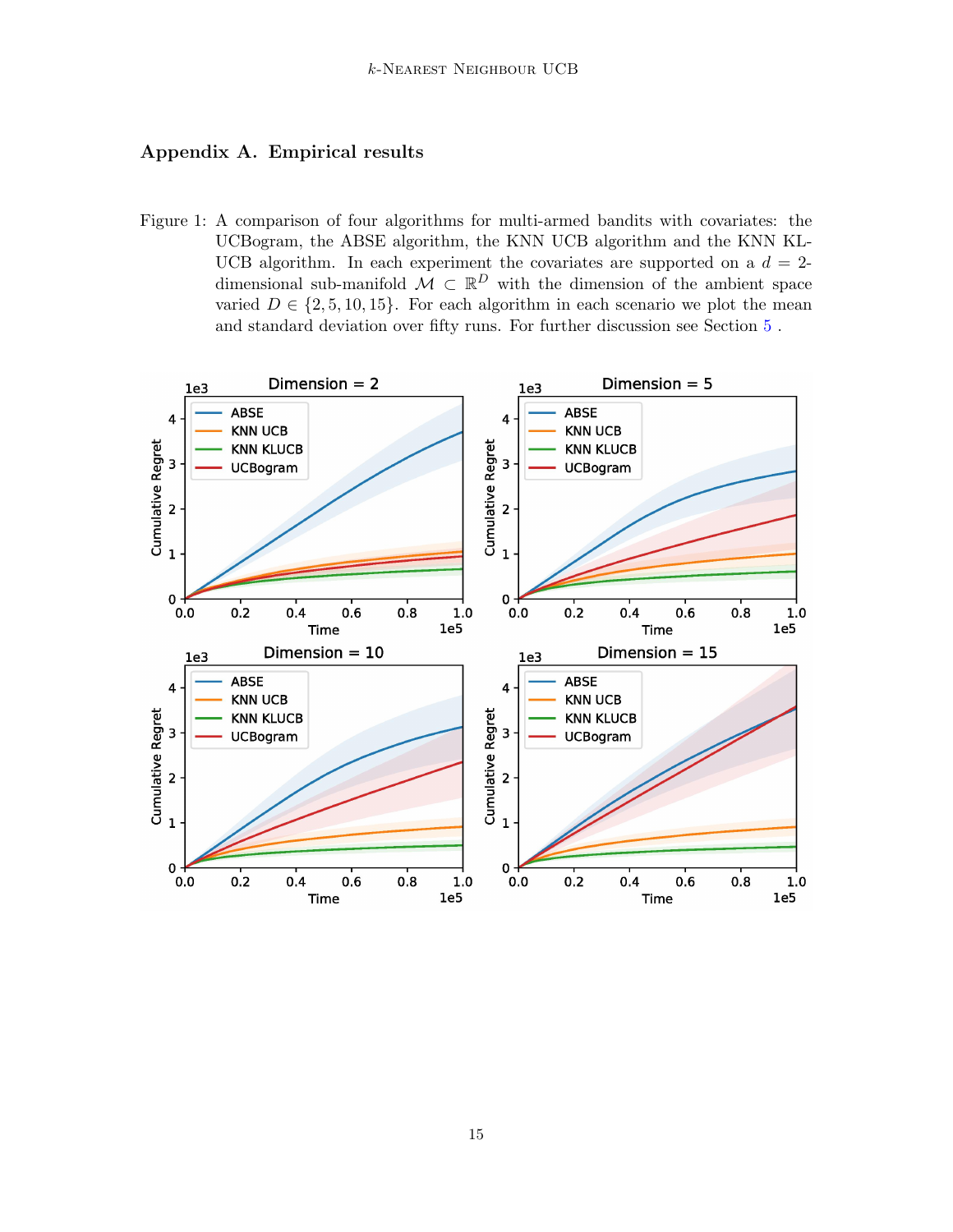### <span id="page-15-1"></span>Appendix B. Experimental Procedure

In this section we give a detailed account of the experimental procedure for the empirical results in Section [5.](#page-11-0) We constructed a synthetic A-armed bandit problem with covariates on a *d*-dimensional sub-manifold within a *D*-dimensional feature space  $\mathbb{R}^D$  as follows:

To construct a marginal distributions  $\mu$  on  $\mathbb{R}^D$ , supported on a *d*-dimensional submanifold  $\mathcal{M} \subset \mathbb{R}^D$ , we first construct an affine map  $\phi : \mathbb{R}^d \to \mathbb{R}^D$ . We do this by randomly generating d orthonormal D-dimensional vectors  $\{u_1, \dots, u_d\} \subset \mathbb{R}^D$ , letting  $\tilde{\phi}(z) = \sum_{l=1}^d z_l \cdot u_l$  for  $z = (z_l)_{l=1}^d \in \mathbb{R}^d$ , and letting  $\phi(z) = \tau \circ \tilde{\phi}$ , where  $\tau : \mathbb{R}^D \to \mathbb{R}^D$  is a similarity mapping such that  $\phi([0,1]^d) \subseteq [0,1]^D$ . It follows that  $\mathcal{M} := \phi([0,1]^d) \subseteq [0,1]^D$ is a compact subset of the d-dimensional manifold  $\phi(\mathbb{R}^d)$  and the inverse  $\phi^{-1} : \mathcal{M} \to [0,1]^d$ is well-defined. We construct a measure  $\tilde{\mu}$  on  $[0, 1]^d$  by taking

$$
S := \bigcup_{\boldsymbol{\omega} \in [5]^d} \left\{ z \in \mathbb{R}^d : \|10 \cdot z - 2\boldsymbol{\omega} + \mathbf{1}_d\|_{\infty} \le 1/5 \right\},\
$$

and letting  $\tilde{\mu}$  be the uniform measure on S. We then obtain  $\mu$  supported on M by  $\mu$  :=  $\tilde{\mu} \circ \phi^{-1}$ . The use of S in the construction of  $\mu$  ensures that that we have large margins  $\Delta(x)$  with high probability. We construct reward functions  $f^a$  for each arm  $a \in [A]$  as follows: First we define a kernel function  $h : \mathbb{R}^d \to \mathbb{R}$  by  $h(x) := \max\{1 - ||x||_{\infty}, 0\}$ . For each arm  $a \in [A]$ , and each vector  $\boldsymbol{\omega} \in [5]^d$  we select  $\zeta^a(\boldsymbol{\omega}) \in \{-1, +1\}$  randomly (i.i.d with probability 0.5). We construct a Lipschitz function  $\tilde{f}^a: [0,1]^d \to [0,1]$  by

$$
\tilde{f}^a(z) := \frac{1}{2} + \frac{1}{10} \cdot \sum_{\omega \in [5]^d} \zeta^a(\omega) \cdot h \left(10z - 2\omega + \mathbf{1}_d\right),\,
$$

where  $\mathbf{1}_d$  is a d-dimensional vector consisting entirely of ones. Finally, we define  $f^a: \mathcal{M} \to [0, 1]$ by  $f^a(x) = \tilde{f}^a(\phi^{-1}(x))$ . We generate  $(X, Y^1, \dots, Y^A) \in \mathcal{M} \times \{0, 1\}^A$  by  $X \sim \mu$  and  $\mathbb{E}[Y^a|X=x] = \dot{f}^a(X).$ 

In our experiments we consider four bandit scenarios and four algorithms. In each bandit scenario the dimension of the manifold  $d = 2$  and the number of arms  $A = 2$ . We vary the dimension of the ambient feature space D over the scenarios by taking  $D \in \{2, 5, 10, 15\}$ . We compare four algorithms: The UCBogram [Rigollet and Zeevi](#page-13-3) [\(2010\)](#page-13-3), the ABSE algorithm [Perchet et al.](#page-13-1) [\(2013\)](#page-13-1), the K-NN UCB algorithm with  $\theta = 2$ ,  $\varphi \equiv 1$  and the K-NN KL-UCB algorithm with  $\theta = 1$ ,  $\varphi \equiv 1$ . For each of the sixteen combinations of bandit scenario and algorithm we conduct fifty runs, with fifty different random seeds, each time with a horizon of one hundred thousand.

### <span id="page-15-0"></span>Appendix C. Proof of Theorem [1](#page-5-2)

In this section we will deduce Theorem [1](#page-5-2) from Theorem [3.](#page-6-0)

**Theorem [1](#page-3-0)** Suppose that Assumption 1 holds with constants  $R_{\mathcal{X}}, C_d, d$ , Assumption [2](#page-3-1) holds with Lipschitz constant  $\lambda$ , Assumption [3](#page-3-2) holds with constants  $\delta_{\alpha}, C_{\alpha}, \alpha > 0$  and Assumption [4](#page-4-0) holds. Let  $\pi$  be the k-NN UCB algorithm (Algorithm [1](#page-5-0) with  $\mathcal{I}^a_{t,k}$  as in equation [\(1\)](#page-5-1)). Then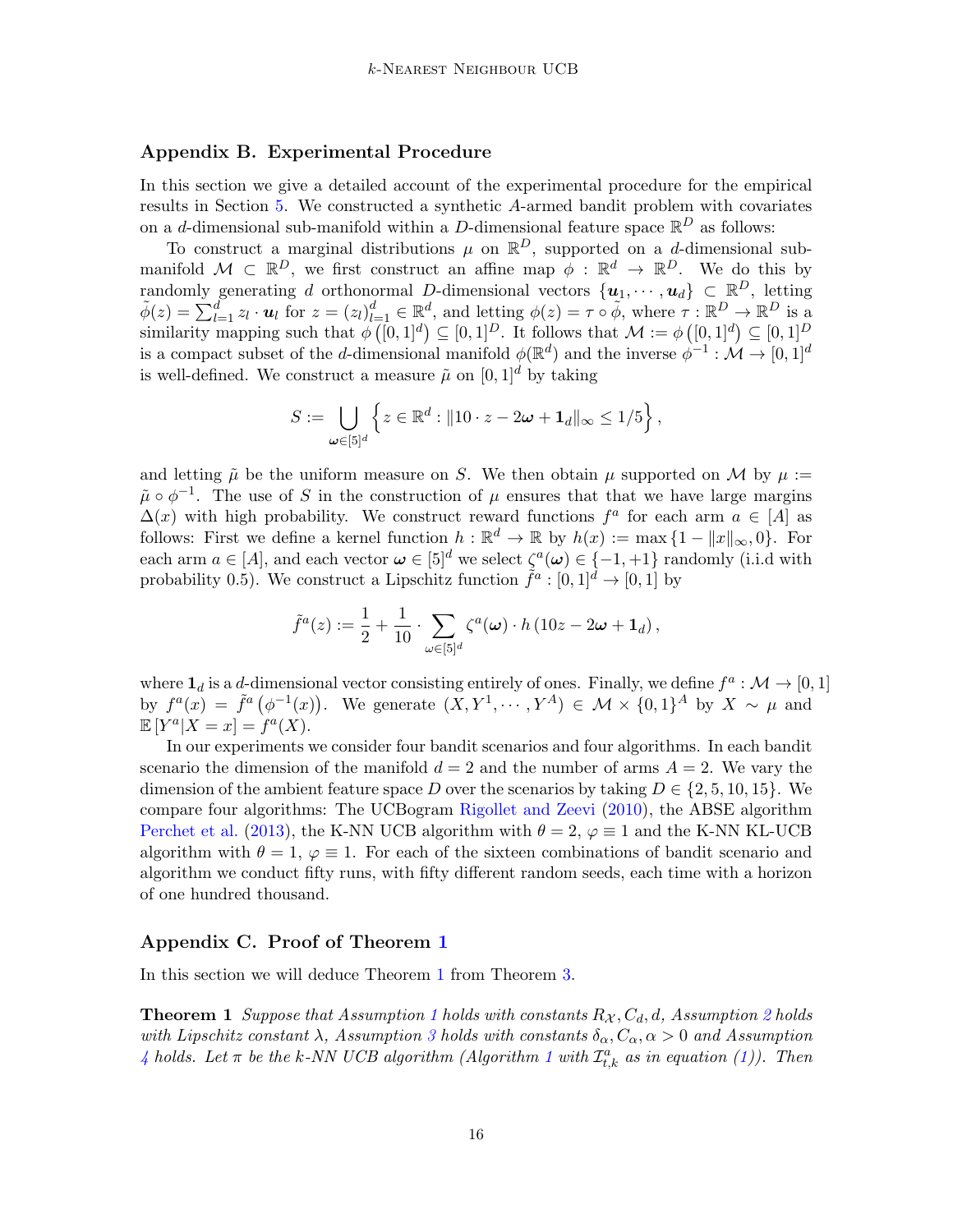for all  $\theta > 4$  there exists a constant C, depending solely upon  $R_{\mathcal{X}}, C_d, d, \delta_{\alpha}, C_{\alpha}, \alpha$  and  $\theta$  such that for all  $n \in \mathbb{N}$  we have

$$
\mathbb{E}\left[R_n(\pi)\right] \leq M \cdot \varphi^{-1}(\lambda) + C \cdot A \cdot \left(M \cdot \varphi(n)^d + n \cdot \left(\frac{\varphi(n)^d \cdot \log(n)}{n}\right)^{\min\left\{\frac{\alpha+1}{d+2},1\right\}}\right).
$$

<span id="page-16-0"></span>LEMMA 5: Suppose that Assumption [2](#page-3-1) holds with Lipschitz constant  $\lambda$  and Assumption [4](#page-4-0) holds. Let  $\pi$  be the k-NN UCB algorithm (Algorithm [1](#page-5-0) with  $\mathcal{I}_{t,k}^a$  as in equation [\(1\)](#page-5-1)). Then for all  $\theta > 0$ , all  $a \in [A], t \in {\varphi^{-1}(\lambda), \cdots, n}$  and  $k \in [t-1]$  we have

 $1 - \mathbb{P}\left[\mathcal{G}_{t,k}^a\right] \leq 2 \cdot e \cdot \left[\left(\theta/2\right) \cdot \left(\log t\right)^2\right] \cdot t^{-\theta/2}.$ 

Proof Recall that

$$
\mathcal{G}_{t,k}^a := \left\{ \varphi(t) \geq \lambda \right\} \cap \left\{ \mathcal{I}_{t,k}^a(X_t) - 2 \cdot U_{t,k}^a(X_t) \leq f^a(X_t) \leq \mathcal{I}_{t,k}^a(X_t) \right\}.
$$

Hence, for  $t \geq \varphi^{-1}(\lambda)$ , if  $\mathcal{G}_{t,k}^a$  does not hold then

$$
\left| \hat{f}_{t,k}^a(X_t) - f^a(X_t) \right| > U_{t,k}^a(X_t) = \sqrt{\left( \theta \log t \right) / N_{t,k}^a(X_t)} + \varphi(t) \cdot r_{t,k}(X_t)
$$
\n
$$
\geq \sqrt{\left( \theta \log t \right) / N_{t,k}^a(X_t)} + \lambda \cdot r_{t,k}(X_t).
$$

For  $s \in [t-1]$  we define

$$
\epsilon_s = \mathbb{1} \left\{ s \in \Gamma_{t,k}(X_t) \right\} \cdot \mathbb{1} \left\{ \pi_s = a \right\}
$$
  

$$
Z_s = \mathbb{1} \left\{ s \in \Gamma_{t,k}(X_t) \right\} \cdot \left( Y_s^a - f^a(X_s) \right).
$$

Hence,  $N_{t,k}^a(X_t) = \sum_{s \in [t-1]} \epsilon_s$ . By the Lipschitz property (Assumption [2\)](#page-3-1) for all  $s \in \Gamma_{t,k}(X_t)$ we have

$$
|f^a(X_s) - f^a(X_t)| \leq \lambda \cdot \rho(X_s, X_t) \leq \lambda \cdot r_{t,k}(X_t).
$$

Thus, if  $\mathcal{G}_{t,k}^a$  does not hold then

$$
\left|\sum_{s \in [t-1]} \epsilon_s \cdot Z_s\right| > \sqrt{(\theta \log t) \cdot N_{t,k}^a(X_t)}.
$$

By Corollary [5,](#page-21-0) Appendix [E,](#page-19-0) for any given  $\{X_s\}_{s\in[n]}$  we have

$$
\mathbb{P}\left[\sum_{s\in[t-1]}\epsilon_s\cdot Z_s > \sqrt{(\theta\log t)\cdot N_{t,k}^a(X_t)} \mid \{X_s\}_{s\in[n]}\right] \leq e\cdot\lceil (\theta/2)\cdot (\log t)^2\rceil \cdot t^{-\theta/2}.
$$

By the law of total expectation this implies

$$
\mathbb{P}\left[\sum_{s\in[t-1]} \epsilon_s \cdot Z_s > \sqrt{(\theta \log t) \cdot N_{t,k}^a(X_t)}\ \right] \leq e \cdot \lceil (\theta/2) \cdot (\log t)^2\rceil \cdot t^{-\theta/2}.
$$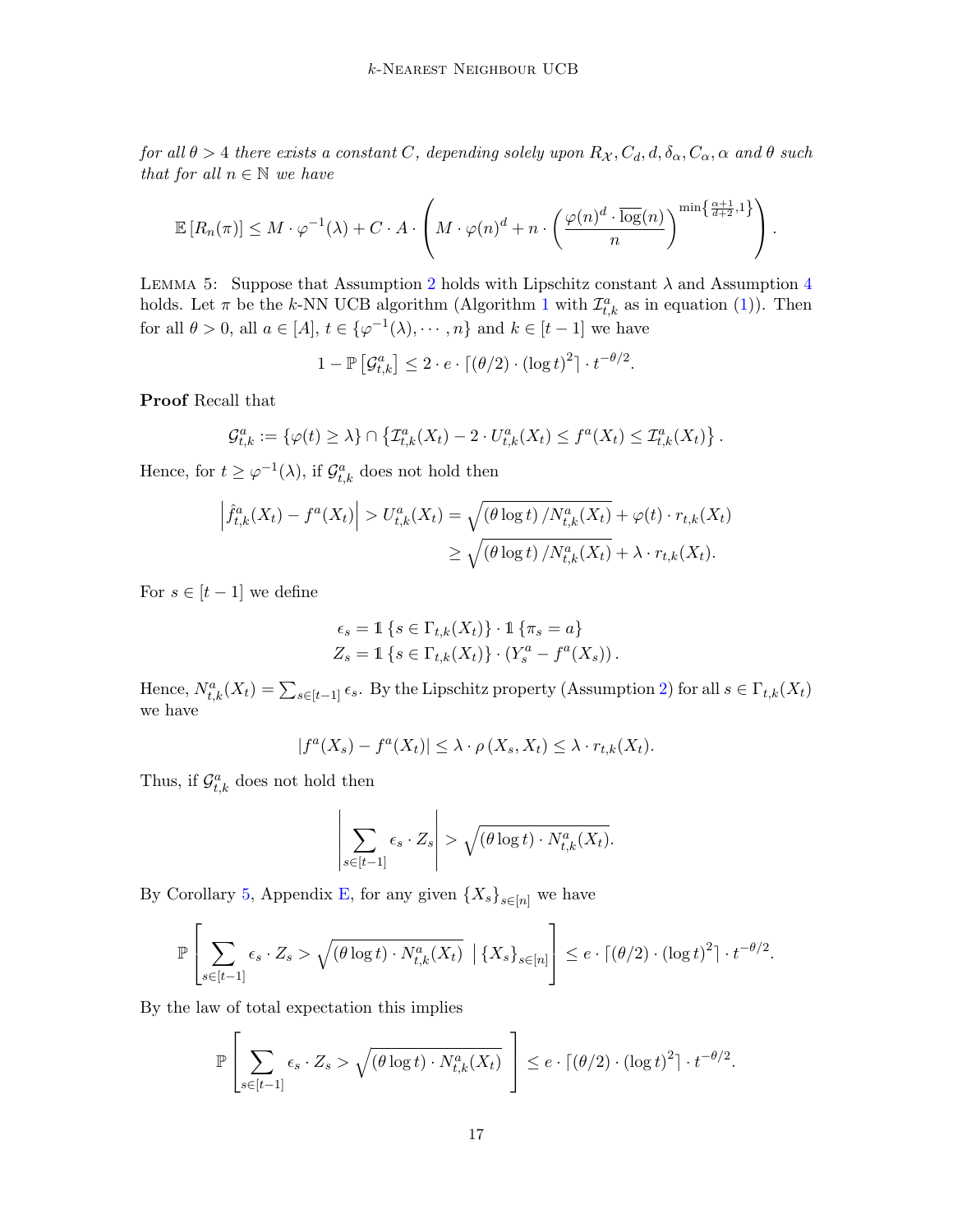By applying Corollary [5](#page-21-0) to  $\{-Z_s\}_{s\in[t-1]}$  we also have the lower tail inequality. Hence the lemma holds.

Proof [Proof of Theorem [1\]](#page-5-2) By Lemma [5](#page-16-0) we have

$$
\sum_{t \in [n]} (1 - \mathbb{P}[\mathcal{G}_t]) \leq \varphi^{-1}(\lambda) + \sum_{a \in [A]} \sum_{t = \varphi^{-1}(\lambda)}^{n} \sum_{k \in [t-1]} (1 - \mathbb{P}[\mathcal{G}_{t,k}^a])
$$
\n
$$
\leq \varphi^{-1}(\lambda) + 2e \cdot \sum_{a \in [A]} \sum_{t = \varphi^{-1}(\lambda)}^{n} \sum_{k \in [t-1]} [(\theta/2) \cdot (\log t)^2] \cdot t^{-\theta/2}
$$
\n
$$
\leq \varphi^{-1}(\lambda) + 2e \cdot A \cdot \sum_{t=1}^{\infty} [(\theta/2) \cdot (\log t)^2] \cdot t^{1-\theta/2}.
$$

Given  $\theta > 4$  we have  $\sum_{t=1}^{\infty} \left[ (\theta/2) \cdot (\log t)^2 \right] \cdot t^{1-\theta/2} < \infty$ . Hence, by applying Theorem [3,](#page-6-0) the regret bound in Theorem [1](#page-5-2) holds.

### <span id="page-17-0"></span>Appendix D. Proof of Theorem [2](#page-6-3)

In this section we will deduce Theorem [2](#page-6-3) from Theorem [3.](#page-6-0)

**Theorem [2](#page-3-1)** Suppose that Assumption [1](#page-3-0) holds with constants  $R_{\mathcal{X}}, C_d, d$ , Assumption 2 holds with Lipschitz constant  $\lambda$ , Assumption [3](#page-3-2) holds with constants  $\delta_{\alpha}, C_{\alpha}, \alpha > 0$  and Assumption [5](#page-4-1) holds. Let  $\pi$  be the k-NN KL-UCB algorithm (Algorithm [1](#page-5-0) with  $\mathcal{I}_{t,k}^a$  as in equation [\(2\)](#page-6-2)). Then for all  $\theta > 2$  there exists a constant C, depending solely upon  $R_{\mathcal{X}}, C_d, d, \delta_{\alpha}, C_{\alpha}, \alpha$  and  $\theta$  such that for all  $n \in \mathbb{N}$  we have

$$
\mathbb{E}\left[R_n(\pi)\right] \leq \varphi^{-1}(\lambda) + C \cdot A \cdot \left(\varphi(n)^d + n \cdot \left(\frac{\varphi(n)^d \cdot \overline{\log}(n)}{n}\right)^{\min\left\{\frac{\alpha+1}{d+2},1\right\}}\right).
$$

<span id="page-17-1"></span>LEMMA 6: Suppose that Assumption [2](#page-3-1) holds with Lipschitz constant  $\lambda$  and Assumption [5](#page-4-1) holds. Let  $\pi$  be the k-NN KL-UCB algorithm (Algorithm [1](#page-5-0) with  $\mathcal{I}_{t,k}^a$  as in equation [\(2\)](#page-6-2)). Then for all  $\theta > 0$ , all  $a \in [A], t \in {\varphi^{-1}(\lambda), \cdots, n}$  and  $k \in [t-1]$  we have

$$
1 - \mathbb{P}\left[\mathcal{G}_{t,k}^a\right] < 2 \cdot e \cdot \lceil \theta \cdot (\log t)^2 \rceil \cdot t^{-\theta}.
$$

**Proof** Recall that in the k-NN KL-UCB algorithm we have

$$
\mathcal{I}_{t,k}^a(x) = \sup \left\{ \omega \in [0,1] : N_{t,k}^a(x) \cdot d\left(\hat{f}_{t,k}^a(x), \omega\right) \leq \theta \cdot \log t \right\} + \varphi(t) \cdot r_{t,k}(x).
$$

For the purposes of the proof we also define a lower confidence bound,

$$
\mathcal{H}^{a}_{t,k}(x) = \inf \left\{ \omega \in [0,1] : N^{a}_{t,k}(x) \cdot d\left(\hat{f}^{a}_{t,k}(x), \omega\right) \leq \theta \cdot \log t \right\} - \varphi(t) \cdot r_{t,k}(x).
$$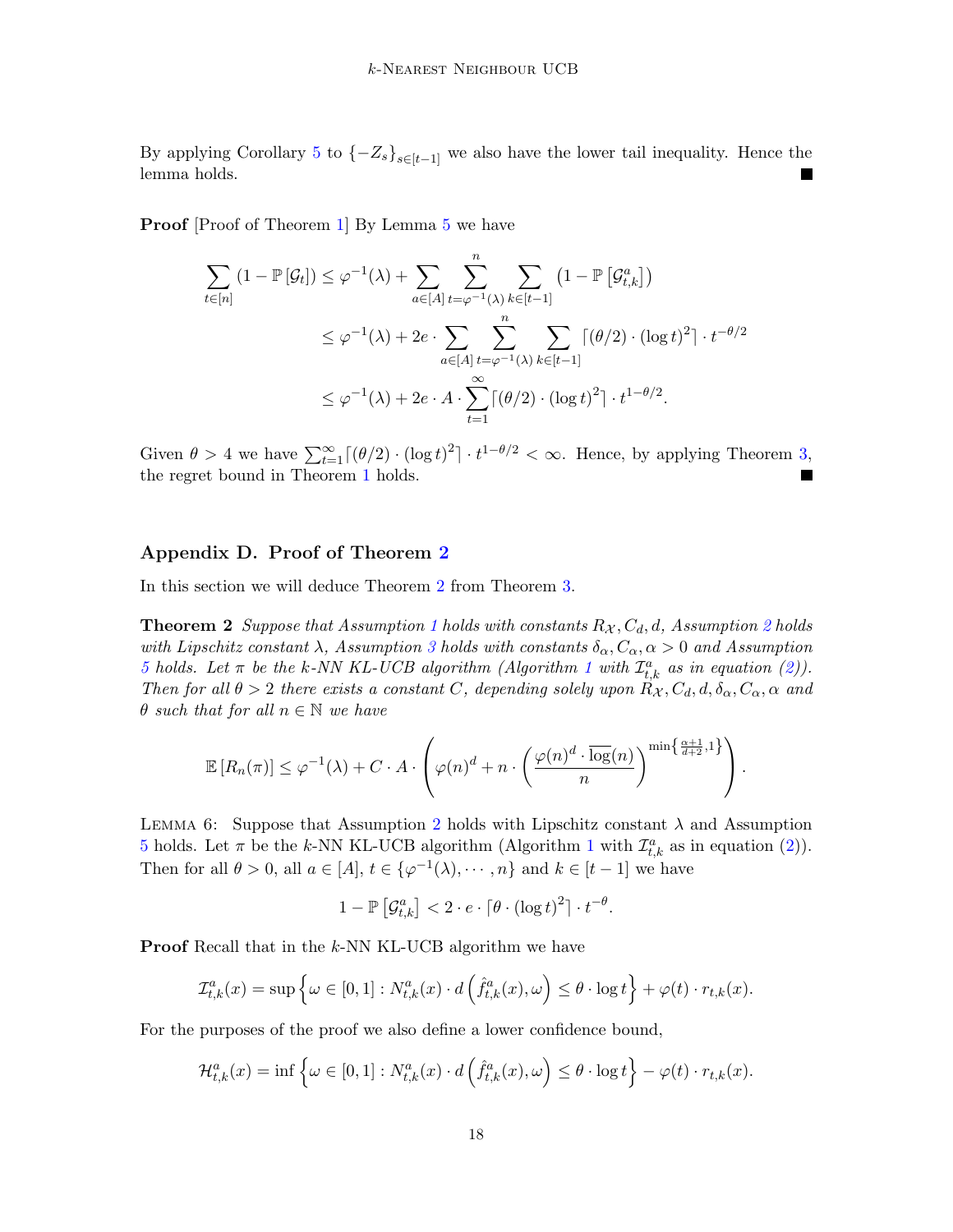Suppose that  $\mathcal{H}_{t,k}^a(X_t) > f^a(X_t)$ . Then since  $t \geq \varphi^{-1}(\lambda)$  we have

$$
N_{t,k}^a(x) \cdot d\left(\hat{f}_{t,k}^a(X_t), f^a(X_t) + \lambda \cdot r_{t,k}(X_t)\right) > \theta \cdot \log t.
$$

For  $s \in [t-1]$  we define

$$
\epsilon_s = \mathbb{1} \left\{ s \in \Gamma_{t,k}(X_t) \right\} \cdot \mathbb{1} \left\{ \pi_s = a \right\}
$$
  

$$
Z_s^{\mathcal{H}} = \mathbb{1} \left\{ s \in \Gamma_{t,k}(X_t) \right\} \cdot Y_s^a.
$$

Fix  ${X_l}_{l\in[n]}$ . By the Lipschitz property (Assumption [2\)](#page-3-1) for all  $s \in \Gamma_{t,k}(X_t)$  we have

$$
\mathbb{E}\left[Z_s^{\mathcal{H}}\,\middle|\,\{X_l\}_{l\in[n]}\right] = f^a(X_s) \leq f^a(X_t) + \lambda \cdot \rho(X_s, X_t).
$$

Hence, by Corollary  $6$ , Appendix [E](#page-19-0) we have

$$
\mathbb{P}\left[\mathcal{H}_{t,k}^a(X_t) > f^a(X_t) \middle| \{X_l\}_{l \in [n]}\right]
$$

$$
\leq \mathbb{P}\left[N_{t,k}^a(x) \cdot d\left(\hat{f}_{t,k}^a(X_t), f^a(X_t) + \lambda \cdot r_{t,k}(X_t)\right) > \theta \cdot \log t \mid \{X_l\}_{l \in [n]}\right]
$$
  

$$
\leq e\left[\theta \cdot \log(t)^2\right]t^{-\theta}.
$$

Similarly, by applying Corollary [6](#page-21-1) with  $\{\epsilon_s\}_{s\in[t-1]}$  and  $\{Z_s^{\mathcal{I}}\}_{s\in[t-1]}$  where  $Z_s^{\mathcal{I}} = \mathbb{1} \{s \in \Gamma_{t,k}(X_t)\}$ .  $(1 - Y_s^a)$ . We have,

$$
\mathbb{P}\left[\mathcal{I}_{t,k}^a(X_t) < f^a(X_t) \middle| \{X_l\}_{l \in [n]} \right]
$$

$$
\leq \mathbb{P}\left[N_{t,k}^{a}(x) \cdot d\left(\hat{f}_{t,k}^{a}(X_{t}), f^{a}(X_{t}) - \lambda \cdot r_{t,k}(X_{t})\right) > \theta \cdot \log t \mid \{X_{l}\}_{l \in [n]}\right]
$$
  

$$
\leq e\left[\theta \cdot \log(t)^{2}\right]t^{-\theta}.
$$

Thus, by the total law of expectations we have

$$
1 - \mathbb{P}\left[\mathcal{H}_{t,k}^a(X_t) \le f^a(X_t) \le \mathcal{I}_{t,k}^a(X_t)\right] \le 2e\lceil \theta \cdot \log(t)^2 \rceil t^{-\theta}.
$$

By Pinsker's inequality, if  $N_{t,k}^a(x) \cdot d\left(\hat{f}_{t,k}^a(x), \omega\right) \leq \theta \cdot \log t$  then

$$
\left|\omega - \hat{f}_{t,k}^a(x)\right| \le \sqrt{\frac{\theta \cdot \log t}{2 \cdot N_{t,k}^a(x)}}.
$$

Hence, we have

$$
\mathcal{I}_{t,k}^a(X_t) \leq \hat{f}_{t,k}^a(X_t) + \sqrt{\frac{\theta \cdot \log t}{2 \cdot N_{t,k}^a(x)}} + \varphi(t) \cdot r_{t,k}(X_t) \leq \hat{f}_{t,k}^a(X_t) + U_{t,k}^a(X_t).
$$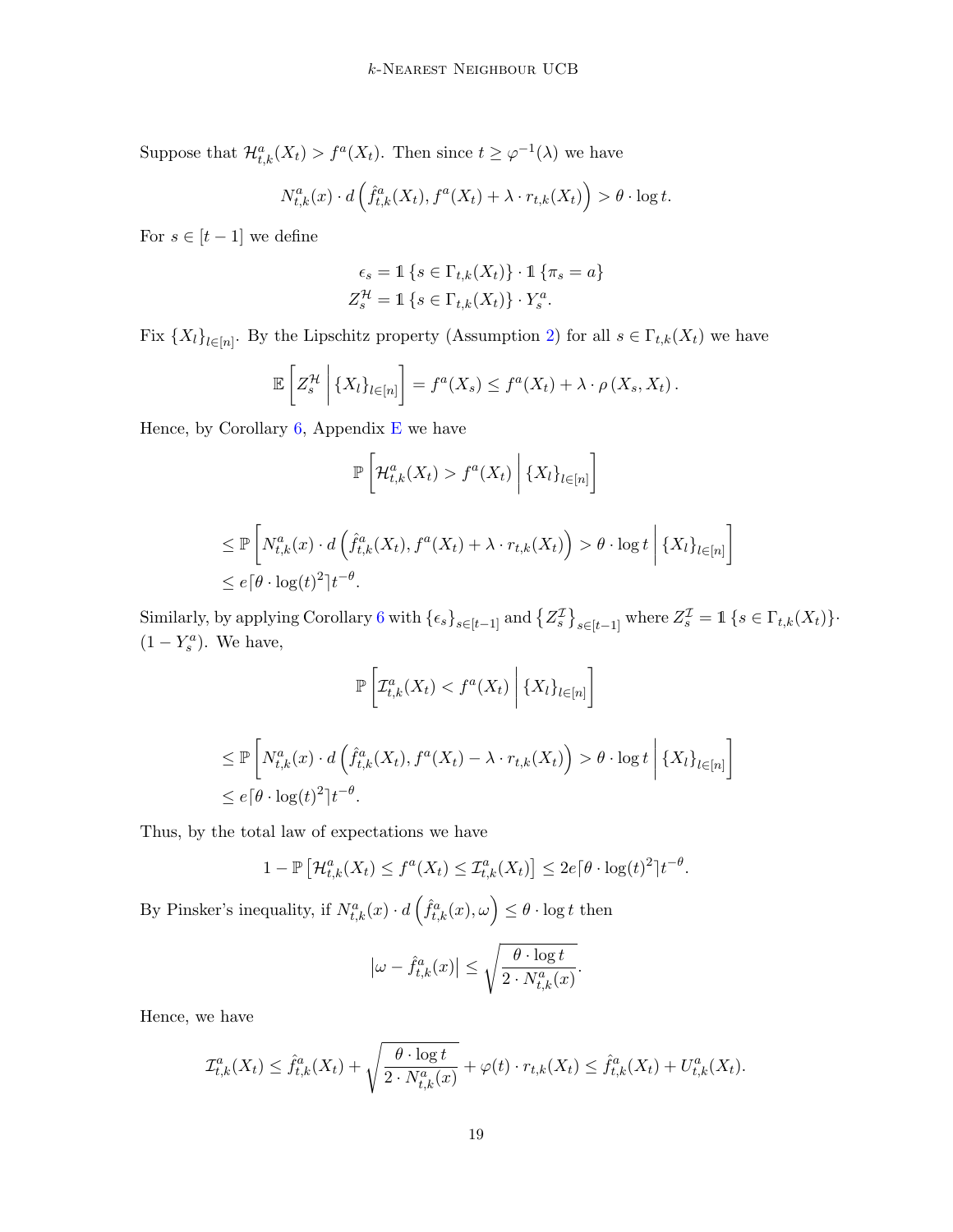Similarly, 
$$
\mathcal{H}_{t,k}^a(X_t) \geq \hat{f}_{t,k}^a(X_t) - U_{t,k}^a(X_t)
$$
, so  $\mathcal{H}_{t,k}^a(X_t) \geq \mathcal{I}_{t,k}^a(X_t) - 2 \cdot U_{t,k}^a(X_t)$ . Thus, for  
\n $t \geq \varphi^{-1}(\lambda), \mathcal{H}_{t,k}^a(X_t) \leq f^a(X_t) \leq \mathcal{I}_{t,k}^a(X_t)$  implies  $\mathcal{G}_{t,k}^a$ , so  
\n $1 - \mathbb{P}\left[\mathcal{G}_{t,k}^a\right] \leq 1 - \mathbb{P}\left[\mathcal{H}_{t,k}^a(X_t) \leq f^a(X_t) \leq \mathcal{I}_{t,k}^a(X_t)\right] \leq 2e\left[\theta \cdot \log(t)^2\right]t^{-\theta}$ .

П

**Proof** [Proof of Theorem [2\]](#page-6-3) By Lemma [6](#page-17-1) we have

$$
\sum_{t \in [n]} (1 - \mathbb{P}[\mathcal{G}_t]) \leq \varphi^{-1}(\lambda) + \sum_{a \in [A]} \sum_{t = \varphi^{-1}(\lambda)}^{n} \sum_{k \in [t-1]} (1 - \mathbb{P}[\mathcal{G}_{t,k}^a])
$$
  

$$
\leq \varphi^{-1}(\lambda) + 2e \cdot \sum_{a \in [A]} \sum_{t = \varphi^{-1}(\lambda)}^{n} \sum_{k \in [t-1]} [\theta \cdot (\log t)^2] \cdot t^{-\theta}
$$
  

$$
\leq \varphi^{-1}(\lambda) + 2e \cdot A \cdot \sum_{t=1}^{\infty} [\theta \cdot (\log t)^2] \cdot t^{1-\theta}.
$$

Given  $\theta > 2$  we have  $\sum_{t=1}^{\infty} [\theta \cdot (\log t)^2] \cdot t^{1-\theta} < \infty$ . Hence, by applying Theorem [3,](#page-6-0) the regret bound in Theorem [2](#page-6-3) holds.

### <span id="page-19-0"></span>Appendix E. Concentration Inequalities

<span id="page-19-1"></span>The following theorem is closely related to (Garivier and Cappé, [2011,](#page-12-4) Theorem 11).

**Theorem 4** Let  $(Z_t)_{t\in[n]}$  be a sequence of real-valued random variables defined on a probability space  $(\Omega, \mathcal{F}, \mathbb{P})$ . Let  $\{\mathcal{F}_t\}_{t\in\{0\}\cup[n]}$  be an increasing sequence of sigma fields such that for each t,  $\sigma(Z_1,\dots, Z_t) \subset \mathcal{F}_t$  and for  $s > t$ ,  $Z_s$  is independent from  $\mathcal{F}_t$ . Let  $\{\epsilon_t\}_{t \in [n]}$  be a sequence of Bernoulli random variables such that  $\sigma(\epsilon_t) \subset \mathcal{F}_{t-1}$ . For each  $t \in [n]$  we let

$$
S(t) = \sum_{s \in [t]} \epsilon_s \cdot Z_s, \qquad N(t) = \sum_{s \in [t]} \epsilon_s, \qquad \hat{\xi}_t = S(t)/N(t).
$$

Suppose we have a function  $\phi : [0, \infty) \to \mathbb{R}$  with the following properties

- $\phi$  is twice differentiable with  $\phi''(\rho) > 0$  for all  $\rho > 0$ ,
- For all  $t \in [n]$  and  $\rho \geq 0$  we have  $\log (\mathbb{E} [\exp (\rho \cdot Z_t)]) \leq \phi(\rho)$ ,
- For all  $t \in [n]$  we have  $\mathbb{P}\left[Z_t > \lim_{\rho \to \infty} \phi'(\rho)\right] = 0$ ,
- $\phi(0) = 0$ .

We define the Legendre transform  $\phi^*: \mathbb{R} \to \mathbb{R}$  by  $\phi^*(x) := \sup_{\rho \geq 0} {\{\rho \cdot x - \phi(\rho)\}}$ . For all  $\delta > 0$  we have

$$
\mathbb{P}\left[N(n)\cdot\phi^*\left(\hat{\xi}_n\right)>\delta\right]\leq e\lceil\delta\log(n)\rceil\exp(-\delta).
$$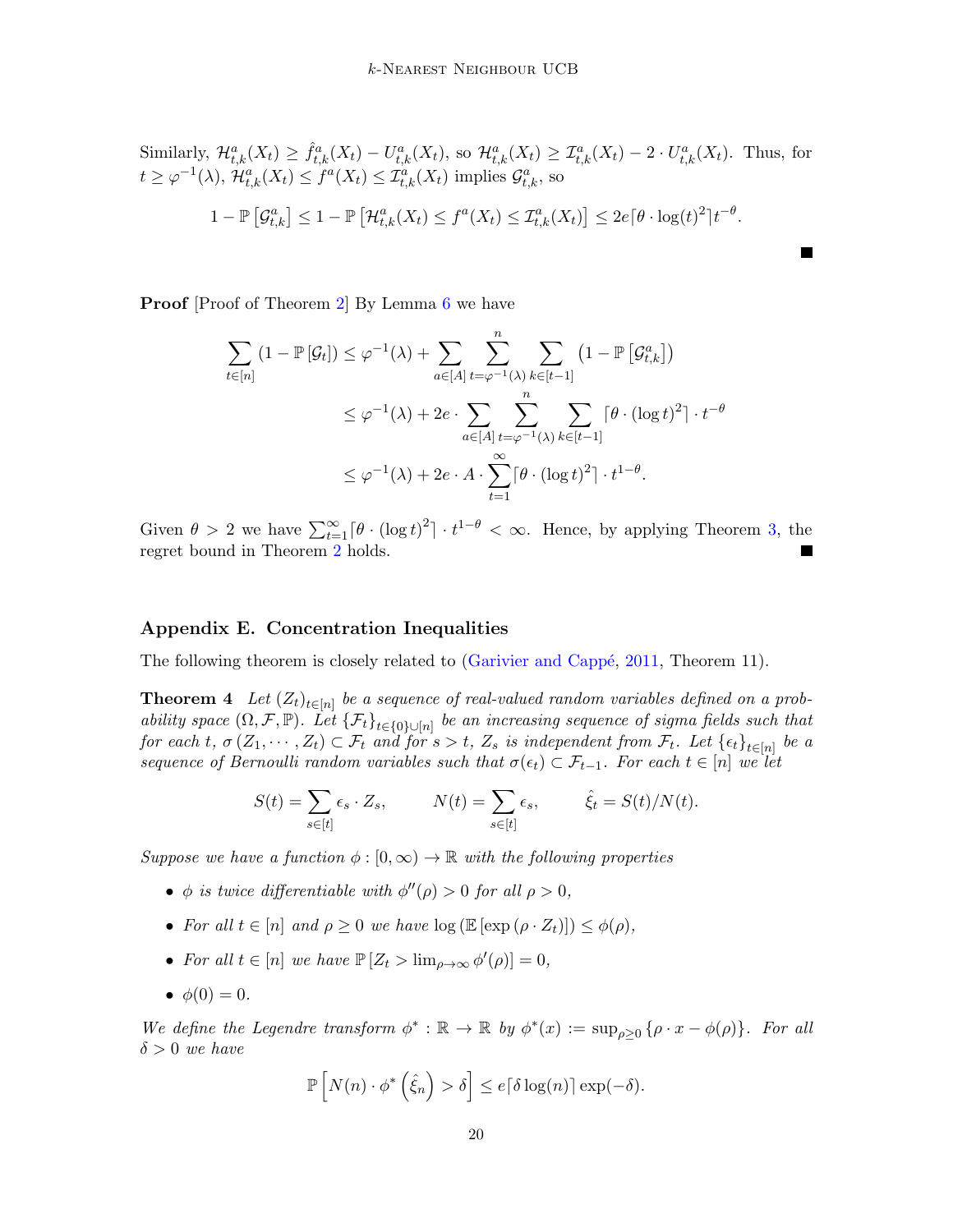**Proof** Since  $Z_{t+1}$  is independent from  $\mathcal{F}_t$  and  $\epsilon_{t+1} \in \{0,1\}$  is  $\mathcal{F}_t$  measureable we have

$$
\mathbb{E} \left[ \exp \left( \rho \cdot \epsilon_{t+1} \cdot Z_{t+1} \right) | \mathcal{F}_t \right] = \mathbb{E} \left[ \left( 1 - \epsilon_{t+1} \right) + \epsilon_{t+1} \cdot \exp \left( \rho \cdot Z_{t+1} \right) | \mathcal{F}_t \right]
$$
  
= 
$$
\left( 1 - \epsilon_{t+1} \right) + \epsilon_{t+1} \cdot \mathbb{E} \left[ \exp \left( \rho \cdot Z_{t+1} \right) \right]
$$
  

$$
\leq \left( 1 - \epsilon_{t+1} \right) + \epsilon_{t+1} \cdot \exp(\phi(\rho)) = \exp \left( \epsilon_{t+1} \cdot \phi(\rho) \right).
$$

For each  $\rho \in \mathbb{R}$  we define  $\{W_t^{\rho}\}$  $\{t^{\rho}\}_{t\in\{0\}\cup[n]}$  by  $W_0^{\rho}=1$  and  $W_t^{\rho}$  $t_t^{\rho} := \exp (\rho \cdot S(t) - N(t) \cdot \phi(\rho)).$ Thus,  $W_t^{\rho}$  $t_t^{\rho}$  is  $\mathcal{F}_t$ -measureable. Moreover, by the above we have

$$
\mathbb{E}\left[W_{t+1}^{\rho}|\mathcal{F}_{t}\right] = \mathbb{E}\left[\exp\left(\rho \cdot \epsilon_{t+1} \cdot Z_{t+1} - \epsilon_{t+1} \cdot \phi(\rho)\right) \cdot W_{t}^{\rho}|\mathcal{F}_{t}\right]
$$
  
=  $W_{t}^{\rho} \cdot \mathbb{E}\left[\exp\left(\rho \cdot \epsilon_{t+1} \cdot Z_{t+1}\right)|\mathcal{F}_{t}\right] \cdot \exp\left(-\epsilon_{t+1} \cdot \phi(\rho)\right) \leq W_{t}^{\rho}.$ 

Hence,  $\{W_t^{\rho}$  $\{\mathcal{F}_t\}_{t\in\{0\}\cup[n]}$  is a super Martingale with respect to  $\{\mathcal{F}_t\}_{t\in\{0\}\cup[n]}$ .

By considering the derivative  $\frac{\partial}{\partial \rho}(\rho \cdot x - \phi(\rho)) = x - \phi'(\rho)$  and noting that  $\phi'' > 0$ on  $(0, \infty)$  we see that for all  $\rho \geq 0$  we have  $\phi^*(\phi'(\rho)) = \rho \cdot \phi'(\rho) - \phi(\rho)$ . In particular,  $\phi^*(\phi'(0)) = 0$  since  $\phi(0) = 0$ , and for all  $\rho > 0$ , we have

$$
\frac{\partial}{\partial \rho} (\phi^* (\phi'(\rho))) = \rho \cdot \phi''(\rho) > 0.
$$

Thus,  $\lim_{\rho\to\infty}\phi^*(\phi'(\rho))>0$ . Moreover,  $(\phi^*)\circ(\phi'):[0,\infty)\to[0,\lim_{\rho\to\infty}\phi^*(\phi'(\rho)))$  is an increasing bijection.

Now fix  $\gamma > 1$ , to be determined later, and let

$$
\Delta := \min \left\{ \lim_{\rho \to \infty} \phi^* \left( \phi'(\rho) \right), \delta \right\} > 0.
$$

For each  $q \in \{0\} \cup \mathbb{N}$  we let  $t_q := \lfloor (\delta/\Delta) \cdot \gamma^q \rfloor$  and let  $Q := \lceil \log(n)/\log \gamma \rceil$ , so  $t_Q \geq n$ . Note also that if  $N(n) \le t_0 \le \delta/\Delta \le \delta \cdot (\lim_{\rho \to \infty} \phi^* (\phi'(\rho)))^{-1}$  we have  $\phi^* (\hat{\xi}_n) \le \delta/N(n)$ with probability one, since  $\mathbb{P}\left[Z_t > \lim_{\rho \to \infty} \phi'(\rho)\right] = 0$  for each  $t \in [n]$  and  $\phi^*$  is everywhere non-decreasing.

Hence, if we let

$$
A_q := \left\{ N(n) \cdot \phi^* \left( \hat{\xi}_n \right) > \delta \right\} \cap \left\{ t_{q-1} < N(n) \leq t_q \right\},\
$$

then we have

$$
\mathbb{P}\left[N(n)\cdot\phi^*\left(\hat{\xi}_n\right)>\delta\right]\leq\sum_{q=1}^Q\mathbb{P}\left[A_q\right].
$$

Now since  $0 < \Delta \leq \lim_{\rho \to \infty} \phi^*(\phi'(\rho))$  and  $\gamma > 1$ , for each  $q = 1, \dots, Q$  we may choose  $\rho_q \in (0,\infty)$  so that  $\phi^*(\phi'(\rho_q)) = \Delta \cdot \gamma^{-q}$ .

Hence, if  $A_q$  holds then since  $t_{q-1} < N(n) \leq t_q$  we must have

$$
\phi^*(\phi'(\rho_q)) = \frac{\Delta}{\gamma^q} \le \frac{\delta}{N(n)} < \frac{\Delta}{\gamma^{q-1}} = \gamma \cdot \phi^*(\phi'(\rho_q)).
$$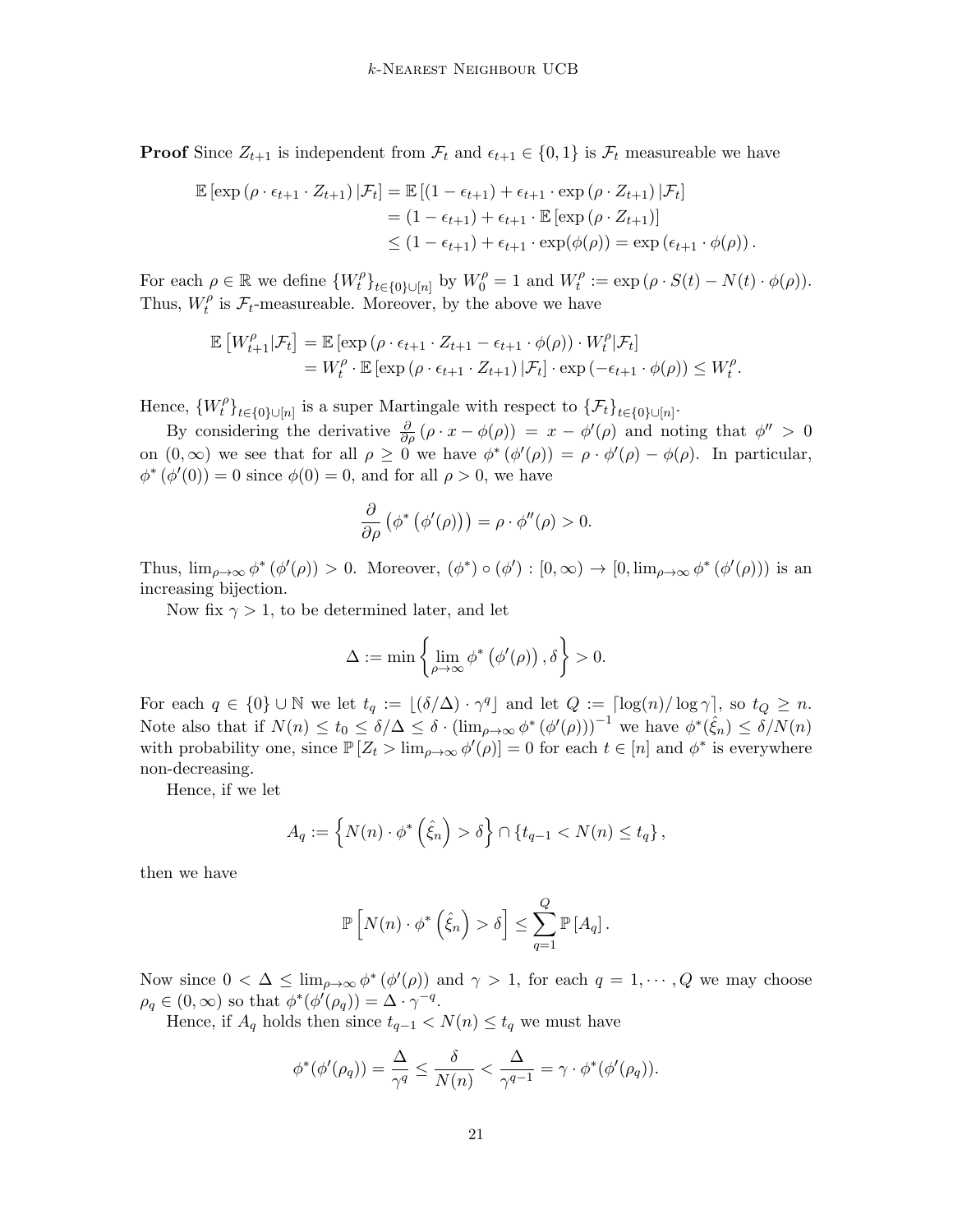Thus, as  $N(n) \cdot \phi^*(\hat{\xi}_n) > \delta$  and  $\phi^*$  is non-decreasing we have  $\hat{\xi}_n > \phi'(\rho_q)$ . Thus,

$$
\rho_q \cdot S(n) - N(n) \cdot \phi(\rho_q) = N(n) \cdot \left(\rho_q \cdot \hat{\xi}_n - \phi(\rho_q)\right)
$$
  
\n
$$
\geq N(n) \cdot \left(\rho_q \cdot \phi'(\rho_q) - \phi(\rho_q)\right)
$$
  
\n
$$
= N(n) \cdot \phi^*(\phi'(\rho_q)) > \frac{\delta}{\gamma}.
$$

Hence,

$$
\mathbb{P}[A_q] \le \mathbb{P}\left[W_n^{\rho_q} > \exp\left(\frac{\delta}{\gamma}\right)\right] \le \mathbb{E}\left[W_n^{\rho_q}\right] \cdot \exp\left(-\frac{\delta}{\gamma}\right) \le \exp\left(-\frac{\delta}{\gamma}\right),
$$

by the super-Martingale property. Hence, for any  $\gamma > 1$  we have

$$
\mathbb{P}\left[N(n)\cdot\phi^*\left(\hat{\xi}_n\right)>\delta\right]\leq\left\lceil\frac{\log(n)}{\log\gamma}\right\rceil\cdot\exp\left(-\frac{\delta}{\gamma}\right).
$$

Taking  $\gamma = \delta/(\delta - 1)$  completes the proof.

<span id="page-21-0"></span>**Corollary 5** Let  $(Z_t)_{t\in[n]}$  be a sequence of sub-Gaussian random variables, with  $\mathbb{E}[\exp(\rho \cdot Z_t)] \leq$  $\exp(\rho^2/2)$  for all  $t \in [n]$  and  $\rho \in \mathbb{R}$ , defined on a probability space  $(\Omega, \mathcal{F}, \mathbb{P})$ . Let  $\{\mathcal{F}_t\}_{t \in \{0\} \cup [n]}$ be an increasing sequence of sigma fields such that for each t,  $\sigma(Z_1,\dots,Z_t) \subset \mathcal{F}_t$  and for  $s > t$ ,  $Z_s$  is independent from  $\mathcal{F}_t$ . Let  $\{\epsilon_t\}_{t \in [n]}$  be a sequence of Bernoulli random variables such that  $\sigma(\epsilon_t) \subset \mathcal{F}_{t-1}$ . For all  $\delta > 0$ , with  $N(n)$  and  $\xi_n$  as in the statement of Theorem  $\zeta$ , we have

$$
\mathbb{P}\left[S(n) > \sqrt{2\delta \cdot N(n)}\right] \le e\lceil \delta \log(n) \rceil \exp(-\delta).
$$

**Proof** Apply Theorem [4](#page-19-1) with  $\phi(\rho) = \rho^2/2$ .

<span id="page-21-1"></span>**Corollary 6** Let  $(Z_t)_{t\in[n]}$  be a sequence of random variables in bounded in [0, 1] defined on a probability space  $(\Omega, \mathcal{F}, \mathbb{P})$  with  $\max_{t \in [n]} {\mathbb{E}[Z_t]} \leq \xi_{\max}$ . Let  ${\{\mathcal{F}_t\}}_{t \in \{0\} \cup [n]}$  be an increasing sequence of sigma fields such that for each t,  $\sigma(Z_1, \dots, Z_t) \subset \mathcal{F}_t$  and for  $s > t$ ,  $Z_s$  is independent from  $\mathcal{F}_t$ . Let  $\{\epsilon_t\}_{t\in[n]}$  be a sequence of Bernoulli random variables such that  $\sigma(\epsilon_t) \subset \mathcal{F}_{t-1}$ . Let  $N(n)$  and  $\hat{\xi}_n$  be as in the statement of Theorem [4.](#page-19-1) For all  $\delta > 0$  we have

$$
\mathbb{P}\left[\hat{\xi}_n > \xi_{\max} \ \mathscr{C}\ N(n) \cdot d\left(\hat{\xi}_n, \xi_{\max}\right) > \delta\right] \leq e\lceil \delta \log(n) \rceil \exp(-\delta).
$$

**Proof** Let  $\phi(\rho) := \log(1 + \xi_{\text{max}} \cdot (\exp(\rho) - 1))$ . Note that for any  $z \in [\xi_{\text{max}}, 1]$  we have  $d(z,\xi_{\text{max}}) = \sup_{\rho \geq 0} {\{\rho \cdot z - \phi(\rho)\}}$ . Since  $\mathbb{E}\left[Z_t\right] \leq \xi_{\text{max}}$ , for all  $\rho \geq 0$  we have  $\mathbb{E}\left[\exp\left(\rho \cdot Z_t\right)\right] \leq$  $1 + \mathbb{E}[Z_t] \cdot (\exp(\overline{\rho}) - 1) \leq \exp(\phi(\rho)).$  Hence, the corollary follows from Theorem [4.](#page-19-1)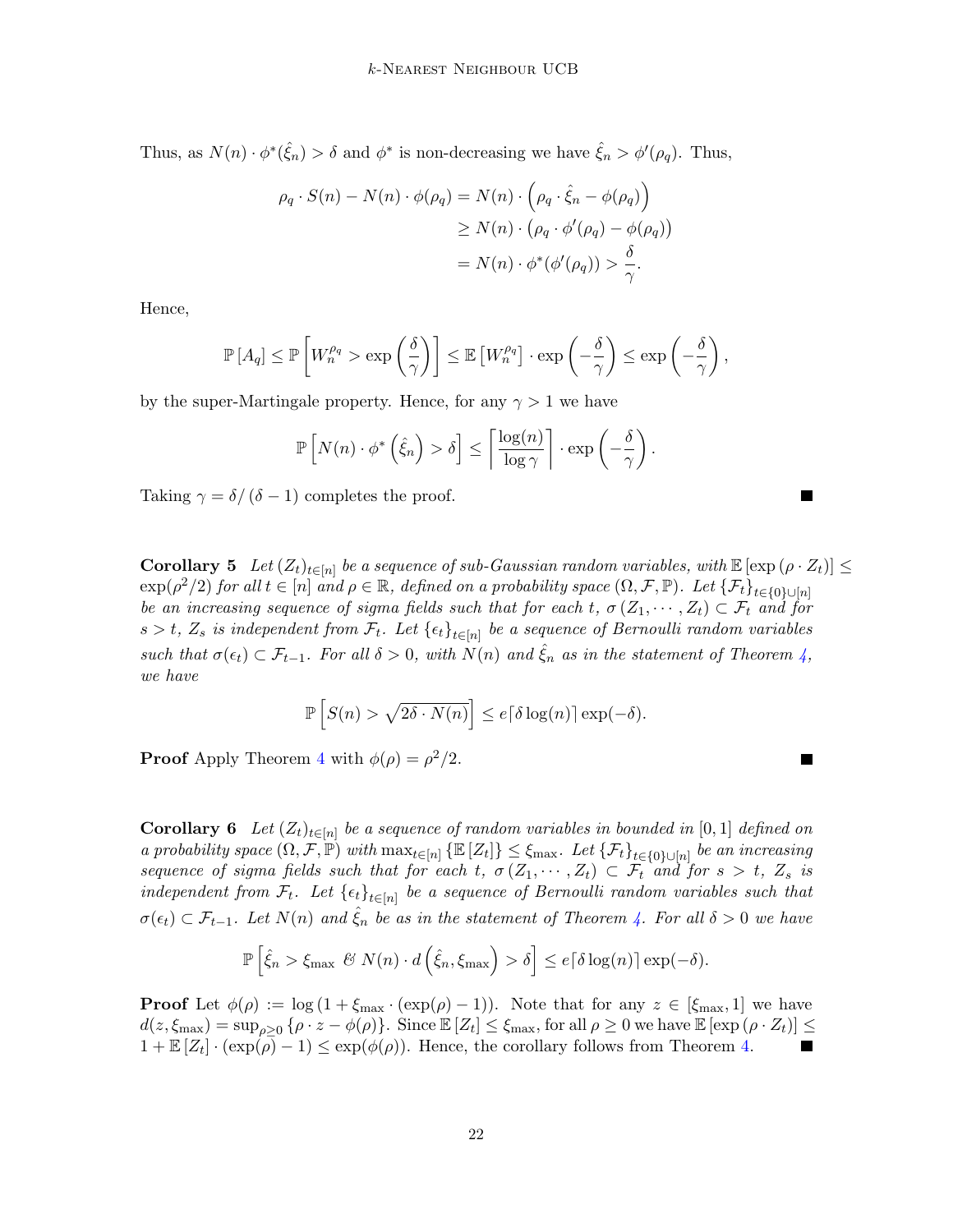# <span id="page-22-0"></span>Appendix F. Local Regret Lemmas

In this section we will prove lemmas [1](#page-7-2) and [2.](#page-7-3)

LEMMA 1: 
$$
\mathbb{E}[R_n(\pi)] \leq \sum_{a \in [A]} \mathbb{E}[\tilde{R}_n^a(\pi, \mathcal{X})] + M \cdot \sum_{t \in [n]} (1 - \mathbb{P}[\mathcal{G}_t]).
$$

Proof We decompose the expected regret as follows

$$
R_n(\pi) = \sum_{t \in [n]} \left( Y_t^{\pi_t^*} - Y_t^{\pi_t} \right)
$$
  
\$\leq \sum\_{a \in [A]} \left( \sum\_{t \in [n]} 1 \{ \mathcal{G}\_t \} \cdot 1 \{ X\_t \in \mathcal{X} \} \cdot 1 \{ \pi\_t = a \} \cdot \left( Y\_t^{\pi\_t^\*} - Y\_t^{\pi\_t} \right) \right)\$  
\$+ \sum\_{t \in [n]} (1 - 1 \{ \mathcal{G}\_t \}) \cdot \left( Y\_t^{\pi\_t^\*} - Y\_t^{\pi\_t} \right).

Recall that  $M := \sup \{ \Delta^a(x) : a \in [A], \ x \in \mathcal{X} \}.$  Moreover, given any history  $\mathcal{D}_{t-1}$ , reward vector  $X_t$  and arm  $\pi_t$  we have,

$$
\mathbb{E}\left[Y_t^{\pi_t^*} - Y_t^{\pi_t} | \mathcal{D}_{t-1}, X_t, \pi_t\right] = f^*(X_t) - f^{\pi_t}(X_t) \leq M.
$$

Hence,  $\mathbb{E}\left[Y_t^{\pi_t^*} - Y_t^{\pi_t} | \neg \mathcal{G}_t\right] \leq M$ , since  $\mathcal{G}_t$  is determined by  $\mathcal{D}_{t-1}$ ,  $X_t$ ,  $\pi_t$ , by the tower property. Thus, taking expectations in the above decomposition completes the proof of the lemma.  $\blacksquare$ 

LEMMA 2: For any  $B \subseteq \mathcal{X}$  and  $a \in [A]$  we have  $\mathbb{E} \left[ \tilde{R}_n^a(\pi, B) \right] \leq \Delta^a(B) \cdot \mathbb{E} \left[ T_n^a(\pi, B) \right]$ .

**Proof** By the definitions of  $\tilde{R}_n^a(\pi, B)$  and  $T_n^a(\pi, B)$  we have

$$
\mathbb{E}\left[\tilde{R}_{n}^{a}(\pi, B)\right]
$$
\n
$$
= \sum_{t \in [n]} \mathbb{E}\left[\mathbb{E}\left[\mathbb{1}\left\{\mathcal{G}_{t}\right\} \cdot \mathbb{1}\left\{X_{t} \in B\right\} \cdot \mathbb{1}\left\{\pi_{t} = a\right\} \cdot \left(Y_{t}^{\pi_{t}^{*}} - Y_{t}^{\pi_{t}}\right) | \mathcal{D}_{t-1}, X_{t}, \pi_{t}\right]\right]
$$
\n
$$
= \sum_{t \in [n]} \mathbb{E}\left[\mathbb{1}\left\{\mathcal{G}_{t}\right\} \cdot \mathbb{1}\left\{X_{t} \in B\right\} \cdot \mathbb{1}\left\{\pi_{t} = a\right\} \cdot \mathbb{E}\left[Y_{t}^{\pi_{t}^{*}} - Y_{t}^{\pi_{t}} | \mathcal{D}_{t-1}, X_{t}, \pi_{t}\right]\right]
$$
\n
$$
= \mathbb{E}\left[\sum_{t \in [n]} \mathbb{1}\left\{\mathcal{G}_{t}\right\} \cdot \mathbb{1}\left\{X_{t} \in B\right\} \cdot \mathbb{1}\left\{\pi_{t} = a\right\} \cdot \left(f^{*}(X_{t}) - f^{a}(X_{t})\right)\right]
$$
\n
$$
\leq \Delta^{a}(B) \cdot \mathbb{E}\left[\sum_{t \in [n]} \mathbb{1}\left\{\mathcal{G}_{t}\right\} \cdot \mathbb{1}\left\{X_{t} \in B\right\} \cdot \mathbb{1}\left\{\pi_{t} = a\right\}\right]
$$
\n
$$
= \Delta^{a}(B) \cdot \mathbb{E}\left[T_{n}^{a}(\pi, B)\right].
$$

 $\mathcal{L}$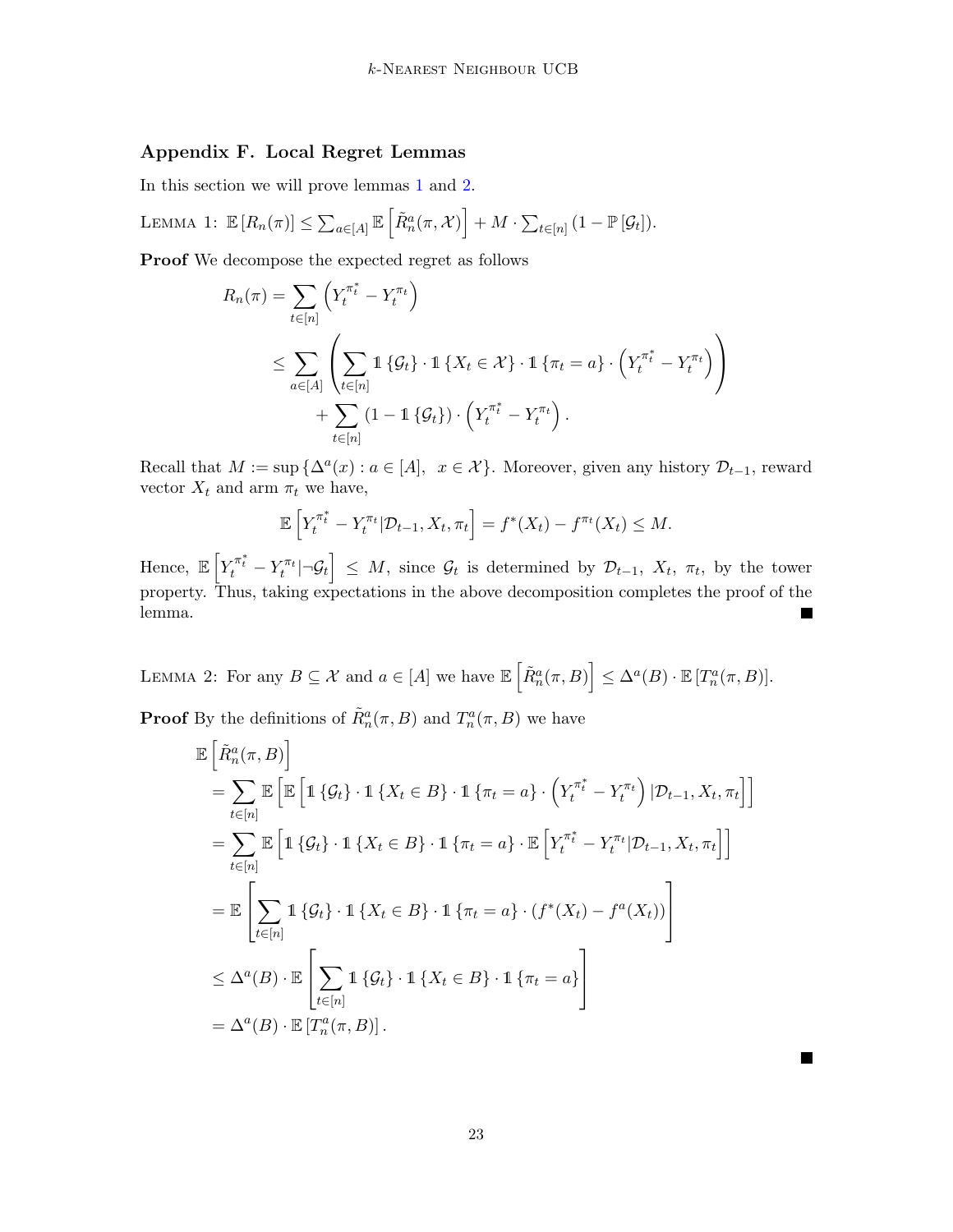### <span id="page-23-0"></span>Appendix G. Nested Partitions Lemma

In this section we prove Lemma [4.](#page-8-0) The proof utilises ideas from  $(K\ddot{a}enm\ddot{a}k$  iet al. [\(2012\)](#page-12-10)).

LEMMA 4: Suppose that Assumption [1](#page-3-0) holds. Given  $q \in \mathbb{N} \setminus \{0\}$ ,  $\delta \in (0, R_{\mathcal{X}}]$  and  $r \in (0, 1/3)$ there exists a finite collection of subsets  $\{Z_{l,i} : l \in [q], i \in [m_l]\}$  which satisfies:

- 1. For each  $l \in [q]$ ,  $\{Z_{l,i}\}_{i \in [m_l]}$  is a partition of X.
- 2. Given  $l_1, l_2 \in [q]$  with  $l_1 \leq l_2, i_1 \in [m_{l_1}]$  and  $i_2 \in [m_{l_2}]$ , either  $Z_{l_1,i_1} \cap Z_{i_2,l_2} = \emptyset$  or  $Z_{l_2,i_2} \subseteq Z_{l_1,i_1}.$
- 3. For all  $l \in [q], i \in [m_l]$  we have  $\text{diam}(Z_{l,i}) \leq \delta \cdot r^l$  and  $\mu(Z_{l,i}) \geq C_d \cdot ((\delta/4) \cdot (1-3r) \cdot r^l)^d$ .

<span id="page-23-1"></span>LEMMA 7: Suppose that  $\epsilon > 0$ ,  $U \subseteq V \subseteq \mathcal{X}$  and U is a maximal  $\epsilon$ -separated subset of V. Suppose further that there exists a function  $g: V \to U$  such that for all  $v \in V$ ,  $\rho(v, g(v)) = \min_{u \in U} {\rho(u, v)}$ . Then for all  $u \in U$ ,  $\rho(u, g(u)) < \epsilon$  and if  $v \in V \setminus {\{g(u)\}}$  then  $\rho(u, v) \geq \epsilon/2.$ 

 $\blacksquare$ 

**Proof** Follows from the definition of a maximal  $\epsilon$ -separated set.

**Proof** [Proof of Lemma [4\]](#page-8-0) Let  $\{x_{q,i}\}_{i \in [m_q]}$  be a finite maximal  $(\delta/2) \cdot (1-r) \cdot r^q$  separated subset of X. This is possible by Assumption [1.](#page-3-0) For  $l \in [q-1]$  we let  $\{x_{l,i}\}_{i \in [m_l]}$  be a maximal  $(\delta/2) \cdot (1-r) \cdot r^l$  separated subset of  $\{x_{l+1,i}\}_{i \in [m_{l+1}]},$  and define a function  $g_l$ :  ${x_{l+1,i}}_{i\in[m_{l+1}]}\rightarrow {x_{l,i}}_{i\in[m_l]}$  by  $g_l(x_{l+1,j})=x_{l,i_j}$  where  $i_j=\min\Big\{\mathrm{argmin}_{i\in[m_l]}\big\{\rho(z,x_{l,i_j})\big\}\Big\}.$ The collection of sets  $\{Z_{l,i}: l \in [q], i \in [m_l]\}$  is defined as follows. First define a partition  ${Z_{q,i}}_{i\in[m_q]}$  by

$$
Z_{q,i} := B(x_{q,i}, (\delta/2) \cdot (1-r) \cdot r^q) \setminus \bigcup_{j < i} Z_{q,j}.
$$

Then for  $l = q - 1, \dots, 1$  we define partitions  $\{Z_{l,i}\}_{i \in [m_l]}$  by

$$
Z_{l,i} = \bigcup \{ Z_{l+1,j} : g_l(x_{l+1,j}) = x_{l,i} \}.
$$

Properties (1) and (2) in Proposition [4](#page-8-0) are immediate.

We claim that for all  $l \in [q]$  and  $i \in [m_l]$ ,  $Z_{l,i} \subseteq B(x_{l,i}, (\delta/2) \cdot r^l)$ . For  $l = q$  this follows from the construction of  ${Z_{q,i}}_{i\in[m_q]}$ . For  $l \in [q-1]$ , we assume that the claim holds for l + 1. Given  $z \in Z_{q,i}$  for some  $i \in [m_q]$ , by construction we must have  $z \in Z_{l+1,j}$  for some  $j \in [m_{l+1}]$  with  $g(x_{l+1,j}) = x_{l,i}$ . Hence, by assumption  $\rho(z, x_{l+1,j}) < (\delta/2) \cdot r^{l+1}$ . Also, by Lemma [7](#page-23-1) we have  $\rho(x_{l+1,j}, x_{l,i}) \leq (\delta/2) \cdot (1-r) \cdot r^l$ . Hence,  $\rho(z, x_{l,i}) < (\delta/2) \cdot r^l$ , which proves the claim.

In addition we claim for all  $l \in [q]$  and  $i \in [m_l]$ ,  $B(x_{l,i}, (\delta/4) \cdot (1-3r) \cdot r^l) \subseteq Z_{l,i}$ . Indeed, for  $l = q$ , it follows from the fact that  ${x_{q,i}}_{i \in [m_q]}$  is  $(\delta/2) \cdot (1-r) \cdot r^q$  separated that

$$
B(x_{q,i}, (\delta/4) \cdot (1 - 3r) \cdot r^q) \subseteq B(x_{q,i}, (\delta/4) \cdot r^q) \subseteq Z_{q,i}.
$$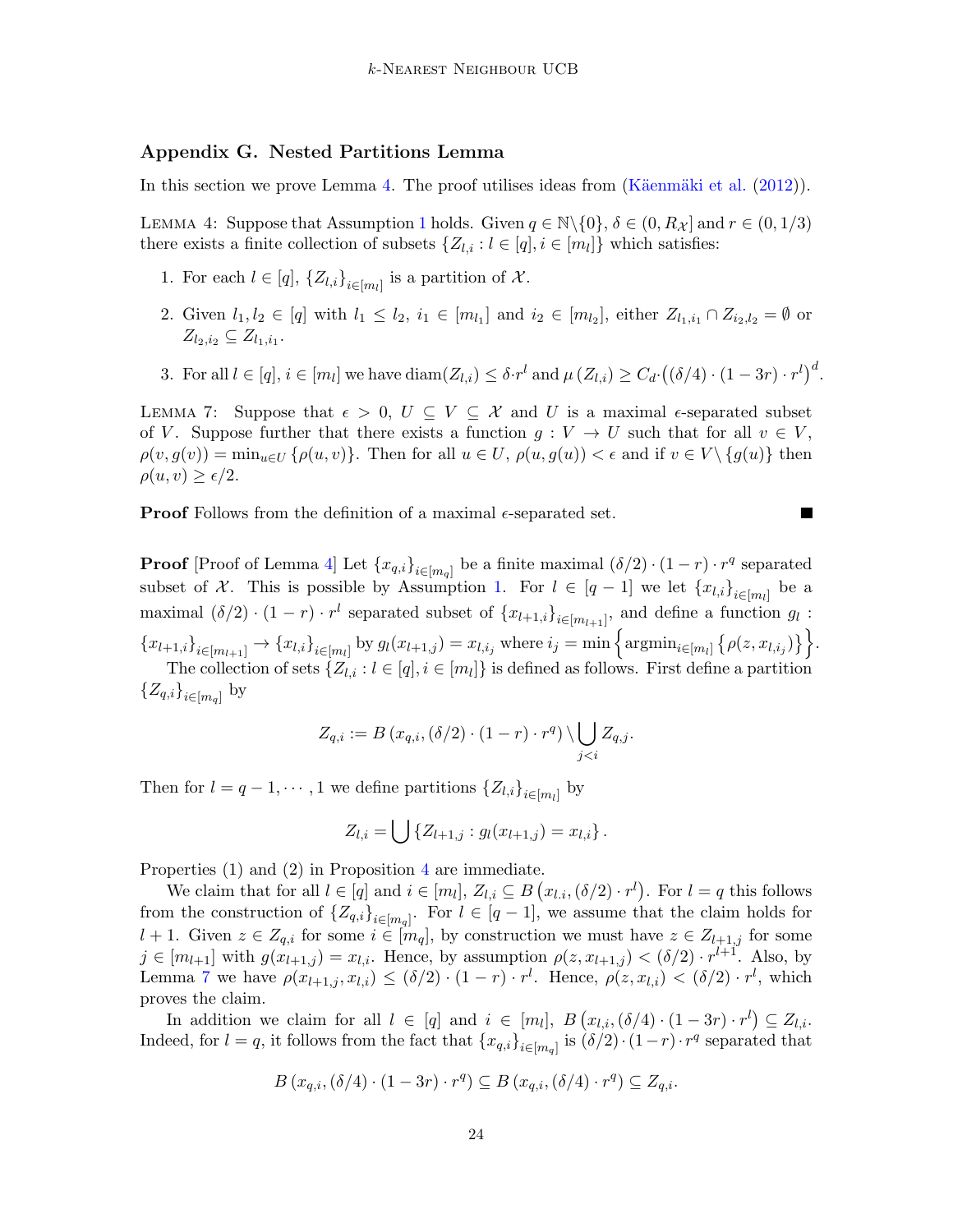For  $l \in [q-1], i \in [m_l]$  we consider  $z \notin Z_{l,i}$ . Take  $j \in [m_{l+1}]$  so that  $z \in Z_{l+1,j}$ . Given the construction of  $Z_{l,i}$  we have  $g(x_{l+1,j}) \neq x_{l,i}$ . Hence, by Lemma [7](#page-23-1) we have  $\rho(x_{l+1,j}), x_{l,i}) \geq$  $(\delta/4) \cdot (1-r) \cdot r^l$ . Moreover, by the previous claim we have  $\rho(z, x_{l+1,j}) < (\delta/2) \cdot r^{l+1}$ . Hence, we have  $\rho(z, x_{l,i}) \geq (\delta/4) \cdot (1 - 3r) \cdot r^l$ , which completes the proof of the second claim.

Now take  $l \in [q], i \in [m_l]$ . Since  $Z_{l,i} \subseteq B(x_{l,i}, (\delta/2) \cdot r^l)$  we must have  $\text{diam}(Z_{l,i}) \leq$  $\delta \cdot r^l$ . By Assumption [1,](#page-3-0) combined with the fact that  $B(x_{l,i},(\delta/4) \cdot (1-3r) \cdot r^l) \subseteq Z_{l,i}$  gives  $\mu(Z_{l,i}) \geq C_d \cdot ((\delta/4) \cdot (1-3r) \cdot r^l)^d$  $\mu(Z_{l,i}) \geq C_d \cdot ((\delta/4) \cdot (1-3r) \cdot r^l)^d$  $\mu(Z_{l,i}) \geq C_d \cdot ((\delta/4) \cdot (1-3r) \cdot r^l)^d$ . Hence, property (3) in Proposition 4 also holds.

## <span id="page-24-0"></span>Appendix H. Dyadic sub-intervals

<span id="page-24-2"></span>The Adaptively Binned Successive Elimination requires the following assumption.

ASSUMPTION 6 (DYADIC CUBES ASSUMPTION): There exists  $C_d, d > 0$  such that for every  $B \subset [0,1]^D$  of the form  $B = 2^{-q} \cdot \prod_{i=1}^D [z_i, z_i + 1]$  with  $z_1, \dots, z_D, q \in \mathbb{N} \cup \{0\}$ , we have either  $\mu(B) \geq C_d \cdot \text{diam}(B)^d$  or  $\mu(B) = 0$ .

In the following example Assumption [1](#page-3-0) holds yet Assumption [6](#page-24-2) does not.

**Example 1** We define  $\theta = \sum_{n=1}^{\infty} 2^{-n!}$ , take  $I_{\theta} = [0, \theta]$  and let  $\mu_{\theta}$  denote the normalised Lebesgue measure on  $I_{\theta}$ . For any  $x \in supp(\mu_{\theta}) = I_{\theta}$ , and  $r \in (0, \theta)$ ,  $B(x, r) \cap I_{\theta}$  is an interval of diameter at least r, so we have  $\mu_{\theta}(B(x,r)) \ge r/\theta$ . Hence, Assumption [1](#page-3-0) holds with  $C_d = \theta^{-1}$  and  $d = 1$ . On the other hand, Assumption [6](#page-24-2) does not hold. Indeed given  $q \in \mathbb{N}$ , we consider the dyadic interval  $B_q := \left[\sum_{n=1}^q 2^{-n!}, \sum_{n=1}^q 2^{-n!} + 2^{q!}\right]$ . Then  $diam(B_q) = 2^{-q!}$ . However,  $B_q \cap I_{\theta} = [\sum_{n=1}^q 2^{-n!}, \sum_{n=1}^{\infty} 2^{-n!}]$ , so

$$
\mu(B_q) = \theta^{-1} \cdot diam(B_q) = \theta^{-1} \cdot \sum_{n=q+1} 2^{-n!} \le (2/\theta) \cdot 2^{-(q+1)!} = (2/\theta) \cdot diam(B_q)^{q+1}.
$$

Consequently, given any  $C_d, d > 0$  we can take  $q \in \mathbb{N}$  sufficiently large that  $q > d$  and  $(2/\theta) \cdot 2^{-q!} < C_d$ . It follows that whilst  $\mu(B_q) \neq \emptyset$  we do have  $\mu(B_q) \leq (2/\theta) \cdot 2^{-q!}$ .  $diam(B_q)^{q+1} < C_d \cdot diam(B_q)^d$ .

### <span id="page-24-1"></span>Appendix I. Manifolds and the minimax lower bound

In this section we shall recall some results regarding manifolds. This will serve two proposes. Firstly, we will make precise the sense in which Assumption [1](#page-3-0) holds for all well-behaved measures  $\mu$  supported on a d-dimensional submanifold of Euclidean space. Secondly, we will demonstrate that the regret bounds in Theorems [1](#page-5-2) and [2](#page-6-3) are minimax optimal up to logarithmic factors.

#### I.1. Manifolds, reach and regular measures

Suppose we have a  $C^{\infty}$ -smooth sub-manifold of  $\mathcal{M} \subset \mathbb{R}^D$  of dimension d (see [Lee](#page-13-11) [\(2006\)](#page-13-11)). We shall make use of the concept of reach  $\tau$  introduced by [Federer](#page-12-11) [\(1959\)](#page-12-11) and investigated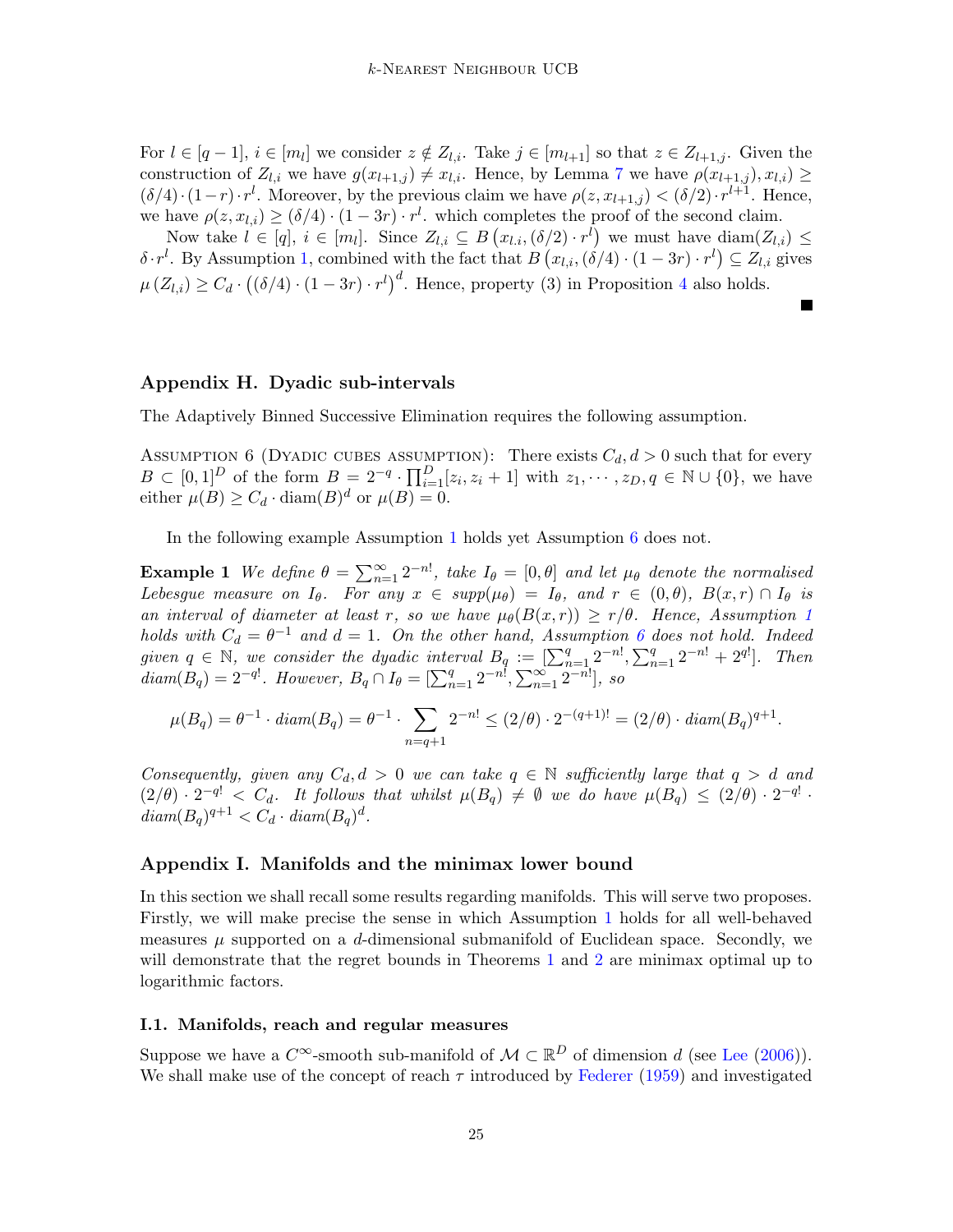by [Niyogi et al.](#page-13-12) [\(2008\)](#page-13-12). The reach  $\tau$  of a manifold M is defined by

$$
\tau := \sup \left\{ r > 0 : \forall z \in \mathbb{R}^D \inf_{q \in \mathcal{M}} \left\{ \|z - q\|_2 \right\} < r \implies \exists! \ p \in \mathcal{M}, \ \|z - p\|_2 = \inf_{q \in \mathcal{M}} \left\{ \|z - q\|_2 \right\} \right\}
$$

.

Note that [Niyogi et al.](#page-13-12) [\(2008\)](#page-13-12) refers to the condition number  $1/\tau$ , which is the reciprocal of the reach  $\tau$ . We let  $V_{\mathcal{M}}$  denote the Riemannian volume.

DEFINITION 1 (REGULAR SETS AND MEASURES): Suppose we have a measure v on the metric space  $(\mathcal{X}, \rho)$ . A subset  $A \subset \mathcal{X}$  is said to be a  $(c_0, r_0)$ -regular set with respect to the measure v if for all  $x \in A$  and all  $r \in (0, r_0)$  we have  $v(A \cap B_r(x)) \ge c_0 \cdot v(B_r(x))$ , where  $B_r(x)$  denotes the open metric ball of radius r, centred at x. A measure  $\mu$  with support  $\text{supp}(\mu) \subset \mathcal{X}$  is said to be  $(c_0, r_0, \nu_{\min}, \nu_{\max})$ -regular measure with respect to v if  $\text{supp}(\mu)$ is a  $(c_0, r_0)$ -regular set with respect to v and  $\mu$  is absolutely continuous with respect to v with Radon-Nikodym derivative  $\nu(x) = d\mu(x)/dv(x)$ , such that for all  $x \in \text{supp}(\mu)$  we have  $\nu_{\min} \leq \nu(x) \leq \nu_{\max}.$ 

### I.2. The dimension assumption on manifolds

In this section we justify Assumption [1](#page-3-0) showing that it holds whenever the marginal  $\mu$  is regular with respect to a d-dimensional manifold. The proof follows straightforwardly from [Eftekhari and Wakin](#page-12-12) [\(2015\)](#page-12-12).

<span id="page-25-0"></span>PROPOSITION 2: Let  $M \subseteq \mathbb{R}^D$  be a  $C^{\infty}$ -smooth compact sub-manifold of dimension d and reach  $\tau$ . Suppose that  $\mu$  is a  $(c_0, r_0, \nu_{\min}, \nu_{\max})$ -regular measure with respect to  $V_{\mathcal{M}}$ . Then  $\mu$  satisfies the dimension assumption (Assumption [1\)](#page-3-0) with constants  $R_{\mathcal{X}} = \min \{\tau/4, r_0\}, d$ and  $C_d = \nu_{\min} \cdot c_0 \cdot v_d \cdot 2^{-d}$ , where  $v_d$  denotes the Lebesgue measure of the unit ball in  $\mathbb{R}^d$ .

**Proof** Take  $x \in \text{supp}(\mu) \& r \in (0, R_{\mathcal{X}})$ . By [\(Eftekhari and Wakin,](#page-12-12) [2015,](#page-12-12) Lemma 12) we have

$$
V_{\mathcal{M}}\left(B_r(x)\right) \ge \left(1 - \frac{r^2}{4\tau^2}\right)^{\frac{d}{2}} \cdot v_d \cdot r^d \ge v_d \cdot 2^{-d} \cdot r^d. \tag{6}
$$

Moreover, since  $\mu$  is  $(c_0, r_0, \nu_{\min}, \nu_{\max})$ -regular we have

<span id="page-25-2"></span>
$$
\mu(B_r(x)) \ge \nu_{\min} \cdot V_{\mathcal{M}}(B_r(x) \cap \text{supp}(\mu))
$$
  
\n
$$
\ge \nu_{\min} \cdot c_0 \cdot V_{\mathcal{M}}(B_r(x)).
$$

Combining with [\(6\)](#page-25-2) proves the proposition.

#### I.3. A lower bound on regret for bandits on manifolds

<span id="page-25-1"></span>The following result demonstrates that the regret bounds in Theorems [1](#page-5-2) and [2](#page-6-3) are minimax optimal up to logarithmic factors, for all sufficiently well-behaved manifolds. The theorem follows straightforwardly from the proof of [\(Reeve and Brown,](#page-13-13) [2017,](#page-13-13) Proposition A.1), which generalises [\(Audibert et al.,](#page-12-13) [2007,](#page-12-13) Theorem 3.5) to embedded manifolds.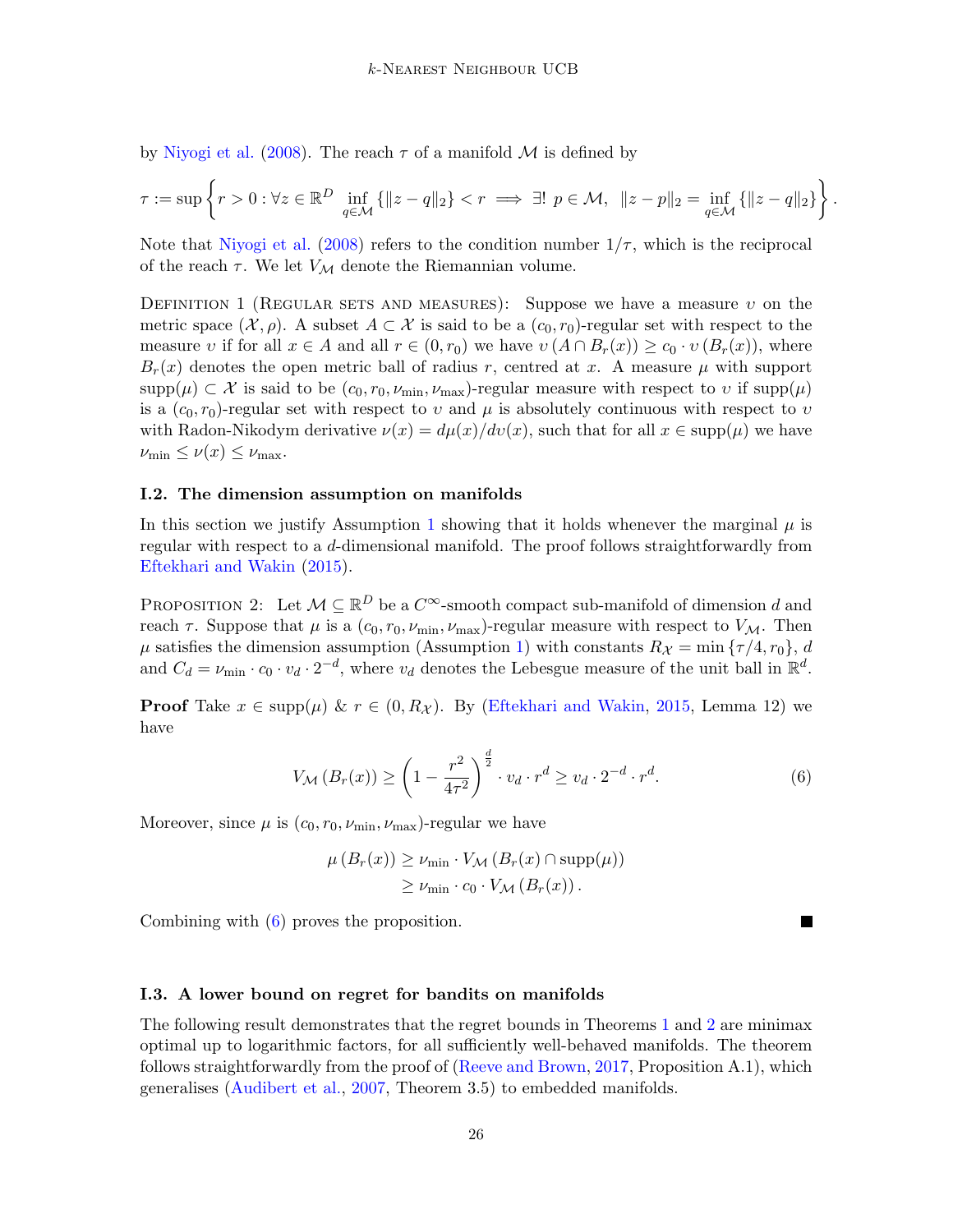**Theorem 7** Let  $M \subset \mathbb{R}^D$  be a compact  $C^{\infty}$  sub-manifold of dimension d and reach  $\tau$ , and take  $A \geq 2$ . There exists a universal positive constant  $Z > 0$  and positive constants  $C_0, R_0, V_-, V_+ > 0$  determined by  $\gamma$ ,  $\tau$  such that for all  $c_0 \in (0, C_0)$ ,  $r_0 \in (0, R_0)$ ,  $\delta_\alpha \in (0, Z)$ ,  $\alpha \in (0, d), C_{\alpha} > 0, \lambda > 0$ , there exists a constant  $C > 0$ , depending solely upon  $(d, \tau)$ ,  $(c_0, r_0, \nu_{\min}, \nu_{\max}),$   $(\alpha, \delta_{\alpha}, C_{\alpha})$  and  $\lambda$  such that the following holds: Given any policy  $\pi$ and  $n \in \mathbb{N}$  there exists a distribution  $\mathbb{P}$  on pairs  $(X, Y)$  with  $X \in \mathbb{R}^D$  and  $Y = (Y^a)_{a \in [A]} \in$  $\{0,1\}^A$  such that the marginal over X,  $\mu$  is  $(c_0, r_0, \nu_{\min}, \nu_{\max})$ -regular with respect to  $V_{\mathcal{M}}$  (so  $\mathbb P$  satisfies Assumption [1](#page-3-0) by Lemma [2\)](#page-25-0), the reward functions  $f^a$  are  $\lambda$ -Lipschitz (Assumption [2\)](#page-3-1) and  $\mathbb P$  satisfies the margin condition with constants  $\delta_{\alpha}, C_{\alpha}, \alpha$  (Assumption [3\)](#page-3-2) and

$$
\mathbb{E}\left[R_n(\pi)\right] \geq C \cdot n^{1 - \frac{\alpha + 1}{d+1}}.
$$

**Proof** Let P denote the set of all distributions  $\mathbb{P}$  on  $(X, Y)$  with  $X \in \mathbb{R}^D$  and  $Y =$  $(Y^a)_{a \in [A]} \in \mathcal{Y} := \{0,1\}^A$  such that:

- 1. The marginal of P over X is  $(c_0, r_0, \nu_{\min}, \nu_{\max})$ -regular with respect to  $V_{\mathcal{M}}$ ,
- 2. The reward functions  $f^a: x \mapsto \mathbb{E}[Y^a | X = x]$  are  $\lambda$ -Lipschitz,
- 3. P satisfies the margin condition with constants  $\delta_{\alpha}, C_{\alpha}, \alpha$ .

Let  $\mathcal{Y}_{\text{class}} := \Big\{ Y = (Y^a)_{a \in [A]} \in \mathcal{Y} : \sum_{a \in [A]} Y^a = 1 \Big\}$  and let  $\mathcal{P}_{\text{class}} := \{ \mathbb{P} \in \mathcal{P} : \mathbb{P} [Y \in \mathcal{Y}_{\text{class}}] = 1 \}.$ Let  $\phi$  be a supervised classification procedure. We may view  $\phi$  as a map from pairs  $(\mathcal{F}_{n-1}, X_n)$ , consisting of data set  $\mathcal{F}_{n-1} = \{(X_t, Y_t)\}_{t \in [n-1]} \in (\mathcal{M} \times \mathcal{Y}_{\text{class}})^{n-1}$  and a covariate  $X_n \in \mathcal{M}$ , to an output  $\phi(\mathcal{F}_{n-1}, X_n) \in [A]$ . From the proof of [\(Reeve and Brown,](#page-13-13) [2017,](#page-13-13) Proposition A.1) we see that there exists a constant  $C > 0$ , depending solely upon  $(d, \tau)$ ,  $(c_0, r_0, \nu_{\min}, \nu_{\max})$ ,  $(\alpha, \delta_{\alpha}, C_{\alpha})$  and  $\lambda$  together with a finitely supported probability measure p on  $P_{\text{class}}$  such that for all classification procedures  $\phi$  we have

$$
\int_{\mathcal{P}_{\text{class}}} \left( \int_{(\mathcal{M} \times \mathcal{Y}_{\text{class}})^n} \left( Y_n^{\pi_*(X_n)} - Y_n^{\phi(\mathcal{F}_{n-1}, X_n)} \right) d\mathbb{P}^n (\mathcal{F}_n) \right) dp (\mathbb{P})
$$
\n
$$
= \int_{\mathcal{P}_{\text{class}}} \left( \int_{(\mathcal{M} \times \mathcal{Y}_{\text{class}})^n} \mathbb{1} \left\{ Y_n^{\phi(\mathcal{F}_{n-1}, X_n)} \neq 1 \right\} - \mathbb{1} \left\{ Y_n^{\pi_*(X_n)} \neq 1 \right\} d\mathbb{P}^n (\mathcal{F}_n) \right) dp (\mathbb{P})
$$
\n
$$
\geq C \cdot (n-1)^{-\frac{\alpha+1}{d+2}} \geq C \cdot n^{-\frac{1+\alpha}{2+d}}.
$$

Now let  $\pi$  be any bandit policy. For each  $t \in [n]$  we may convert  $\pi$  into a classification procedure  $\phi_t: (\mathcal{F}_{n-1}, X_n) \mapsto \phi_t(\mathcal{F}_{n-1}, X_n) \in [A]$  by first applying  $\pi$  to  $\{(X_s, Y_s)\}_{s \in [t-1]} \subset$  $\mathcal{F}_{n-1}$  and letting  $\phi_t(\mathcal{F}_{n-1}, X_n) = \pi_t(X_n)$ . Hence, for each  $t \in [n]$  we have,

$$
\int_{\mathcal{P}_{\text{class}}} \left( \int_{\left(\mathcal{M}\times\mathcal{Y}_{\text{class}}\right)^n} \left( Y_n^{\pi_*(X_n)} - Y_n^{\pi_t(X_n)} \right) d\mathbb{P}^n \left( \mathcal{F}_n \right) \right) dp \left( \mathbb{P} \right) \geq C \cdot n^{-\frac{1+\alpha}{2+d}}.
$$

By symmetry, for each  $t \in [n]$  we have,

$$
\int_{\mathcal{P}_{\text{class}}}\left(\int_{\left(\mathcal{M}\times\mathcal{Y}_{\text{class}}\right)^n}\left(Y_t^{\pi_*(X_t)}-Y_t^{\pi_t(X_t)}\right)d\mathbb{P}^n\left(\mathcal{F}_n\right)\right)dp\left(\mathbb{P}\right)\geq C\cdot n^{-\frac{1+\alpha}{2+d}}.
$$